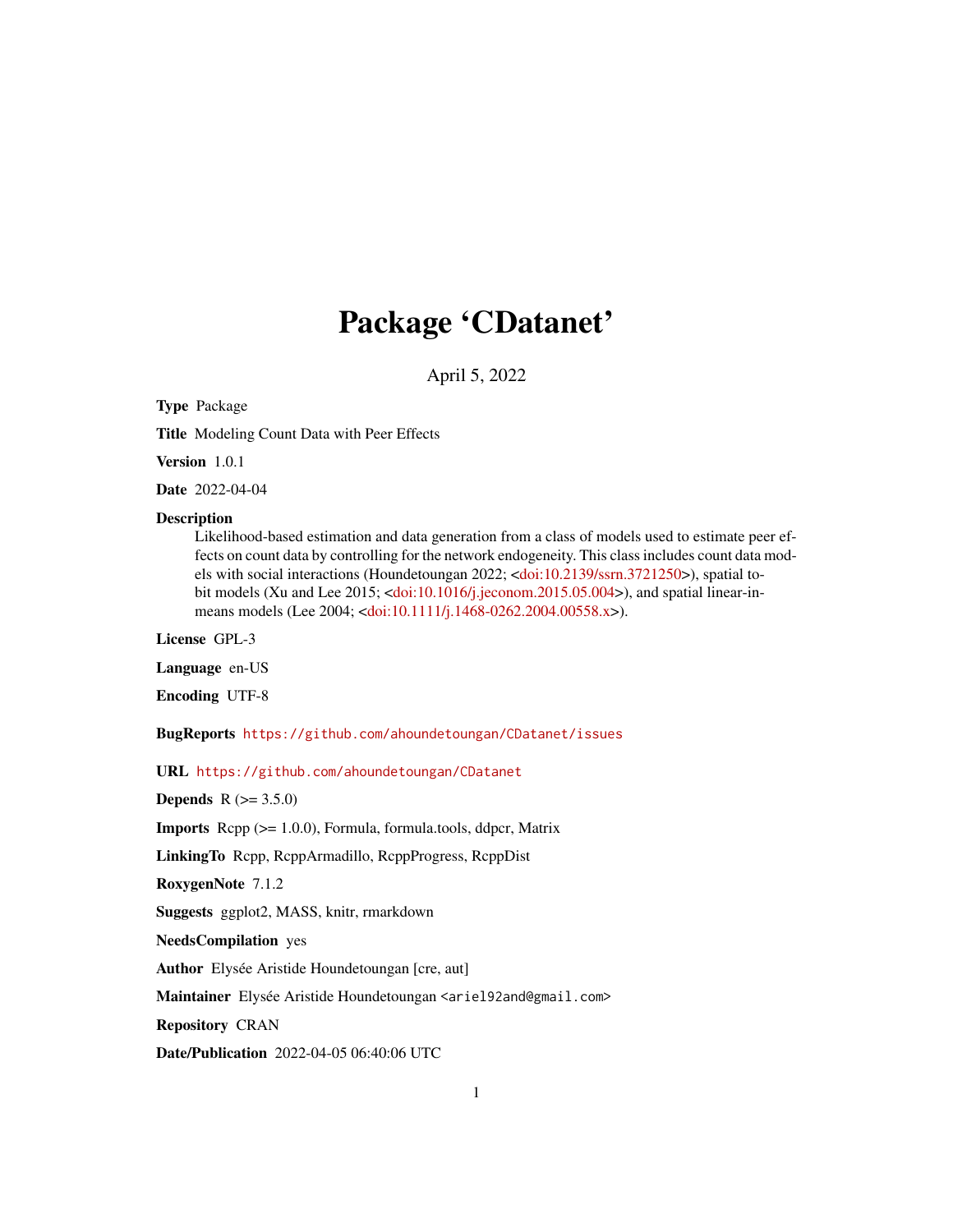# <span id="page-1-0"></span>R topics documented:

| Index | 25 |
|-------|----|
|       |    |
|       |    |
|       |    |
|       |    |
|       |    |
|       |    |
|       |    |
|       |    |
|       |    |
|       |    |
|       |    |

CDatanet-package *The CDatanet package*

#### **Description**

The CDatanet package implements the count data model with social interactions and the dyadic linking model developed in Houndetoungan (2020). It also simulates data from the count data model and implements the Spatial Autoregressive Tobit model (LeSage, 2000; Xu and Lee, 2015) for left censored data and the Spatial Autoregressive Model (Lee, 2004). To make the computations faster **CDatanet** uses C++ through the **Rcpp** package (Eddelbuettel et al., 2011).

## Author(s)

Maintainer: Elysée Aristide Houndetoungan <ariel92and@gmail.com>

#### References

Atchade, Y. F., & Rosenthal, J. S. (2005). On adaptive markov chain monte carlo algorithms, *Bernoulli*, 11(5), 815-828, doi: [10.3150/bj/1130077595](https://doi.org/10.3150/bj/1130077595)

Eddelbuettel, D., François, R., Allaire, J., Ushey, K., Kou, Q., Russel, N., ... & Bates, D., 2011, Rcpp: Seamless R and C++ integration, *Journal of Statistical Software*, 40(8), 1-18, doi: [10.18637/](https://doi.org/10.18637/jss.v040.i08) [jss.v040.i08](https://doi.org/10.18637/jss.v040.i08)

Houndetoungan, E. A., 2022, Count Data Models with Social Interactions under Rational Expectations. Available at SSRN 3721250, doi: [10.2139/ssrn.3721250](https://doi.org/10.2139/ssrn.3721250)

Lee, L. F., 2004, Asymptotic distributions of quasi-maximum likelihood estimators for spatial autoregressive models. Econometrica, 72(6), 1899-1925, doi: [10.1111/j.14680262.2004.00558.x](https://doi.org/10.1111/j.1468-0262.2004.00558.x)

Xu, X., & Lee, L. F., 2015, Maximum likelihood estimation of a spatial autoregressive Tobit model, Journal of Econometrics, 188(1), 264-280, doi: [10.1016/j.jeconom.2015.05.004](https://doi.org/10.1016/j.jeconom.2015.05.004)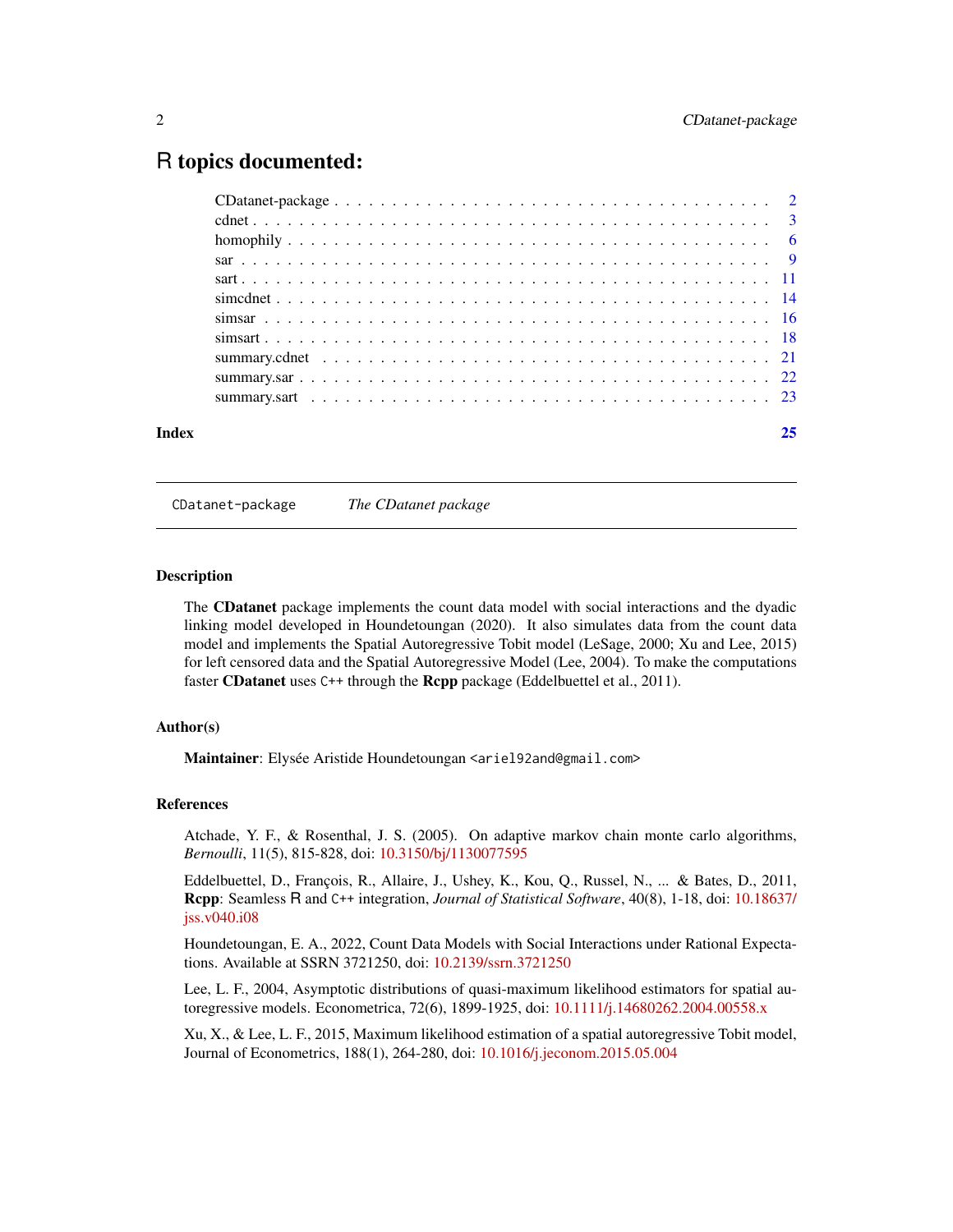#### <span id="page-2-0"></span>cdnet 3

# See Also

Useful links:

- <https://github.com/ahoundetoungan/CDatanet>
- Report bugs at <https://github.com/ahoundetoungan/CDatanet/issues>

<span id="page-2-1"></span>

| cdnet |               |  |  | Estimate Count Data Model with Social Interactions using NPL |  |
|-------|---------------|--|--|--------------------------------------------------------------|--|
|       | <i>Method</i> |  |  |                                                              |  |

# Description

Estimate Count Data Model with Social Interactions using NPL Method

#### Usage

```
cdnet(
  formula,
 contextual,
 Glist,
 Rbar = NULL,
  starting = list(theta = NULL, delta = NULL),
 yb0 = NULL,optimizer = "optim",
 npl.ctr = list(),opt.ctr = list(),
 cov = TRUE,data
)
```
## Arguments

| formula    | an object of class formula: a symbolic description of the model. The formula<br>should be as for example $y \sim x1 + x2$   x1 + x2 where y is the endogenous vec-<br>tor, the listed variables before the pipe, $x1$ , $x2$ are the individual exogenous vari-<br>ables and the listed variables after the pipe, x1, x2 are the contextual observable<br>variables. Other formulas may be $y \sim x1 + x2$ for the model without contextual<br>effects, $y \sim -1 + x1 + x2$   x1 + x2 for the model without intercept or $y \sim x1 +$<br>$x2$   $x2 + x3$ to allow the contextual variable to be different from the individual<br>variables. |
|------------|--------------------------------------------------------------------------------------------------------------------------------------------------------------------------------------------------------------------------------------------------------------------------------------------------------------------------------------------------------------------------------------------------------------------------------------------------------------------------------------------------------------------------------------------------------------------------------------------------------------------------------------------------|
| contextual | (optional) logical; if true, this means that all individual variables will be set as<br>contextual variables. Set the the formula as $y \sim x1 + x2$ and contextual as<br>TRUE is equivalent to set the formula as $y \sim x1 + x2$   x1 + x2.                                                                                                                                                                                                                                                                                                                                                                                                  |
| Glist      | the adjacency matrix or list sub-adjacency matrix.                                                                                                                                                                                                                                                                                                                                                                                                                                                                                                                                                                                               |
| Rbar       | the value of Rbar. If not provided, it is automatically set at quantile $(y, 0.9)$ .                                                                                                                                                                                                                                                                                                                                                                                                                                                                                                                                                             |
|            |                                                                                                                                                                                                                                                                                                                                                                                                                                                                                                                                                                                                                                                  |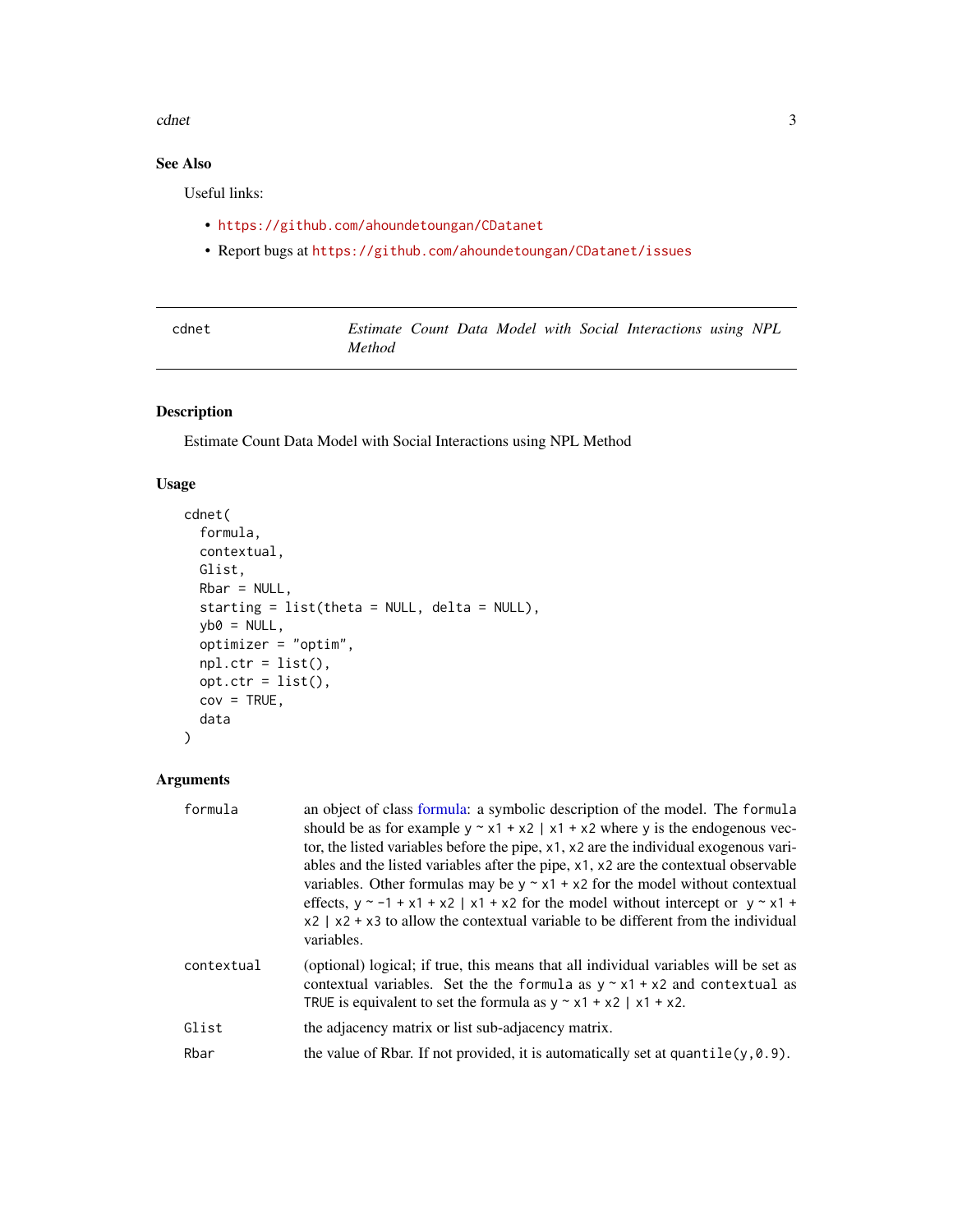<span id="page-3-0"></span>

| starting  | (optional) starting value of $\theta = (\lambda, \beta', \gamma')'$ and $\delta = (\delta_2, , \delta_{\bar{R}})$ . The param-<br>eter $\gamma$ should be removed if the model does not contain contextual effects (see<br>details).                                                            |
|-----------|-------------------------------------------------------------------------------------------------------------------------------------------------------------------------------------------------------------------------------------------------------------------------------------------------|
| yb0       | (optional) expectation of y.                                                                                                                                                                                                                                                                    |
| optimizer | is either nlm (referring to the nlm function) or optim (referring to the optim<br>function). At every step of the NPL method, the estimation is performed using<br>nlm or optim. Other arguments of these functions such as, control and method<br>can be defined through the argument opt.ctr. |
| npl.ctr   | list of controls for the NPL method (see details).                                                                                                                                                                                                                                              |
| opt.ctr   | list of arguments of nlm or optim (the one set in optimizer) such as control,<br>method,                                                                                                                                                                                                        |
| COV       | a boolean indicating if the covariance should be computed.                                                                                                                                                                                                                                      |
| data      | an optional data frame, list or environment (or object coercible by as data frame<br>to a data frame) containing the variables in the model. If not found in data,<br>the variables are taken from environment (formula), typically the environment<br>from which cdnet is called.              |

## Details

#### Model:

Following Houndetoungan (2020), the count data  $y$  is generated from a latent variable  $y^*$ . The latent variable is given for all i as

$$
y_i^* = \lambda \mathbf{g}_i \bar{\mathbf{y}} + \mathbf{x}_i' \beta + \mathbf{g}_i \mathbf{X} \gamma + \epsilon_i,
$$

where  $\epsilon_i \sim N(0, 1)$ .

Then,  $y_i = r$  iff  $a_r \le y_i^* \le a_{r+1}$ , where  $a_0 = -\inf$ ,  $a_1 = 0$ ,  $a_r = \sum_{k=1}^r \delta_k$  if  $1 \le r \le \overline{R}$ , and  $a_r = (r - \bar{R}) \delta_{\bar{R}} + a_{\bar{R}}$  otherwise.

#### npl.ctr:

The model parameters is estimated using the Nested Partial Likelihood (NPL) method. This approach starts with a guess of  $\theta$  and  $\bar{y}$  and constructs iteratively a sequence of  $\theta$  and  $\bar{y}$ . The solution converges when the  $L_1$  distance between two consecutive  $\theta$  and  $\bar{y}$  is less than a tolerance. The argument npl.ctr is an optional list which contain

- tol the tolerance of the NPL algorithm (default 1e-4),
- maxit the maximal number of iterations allowed (default 500),
- print a boolean indicating if the estimate should be printed at each step.
- S the number of simulation performed use to compute integral in the covariance by important sampling.

#### Value

A list consisting of:

| info     | list of general information about the model. |
|----------|----------------------------------------------|
| estimate | NPL estimator.                               |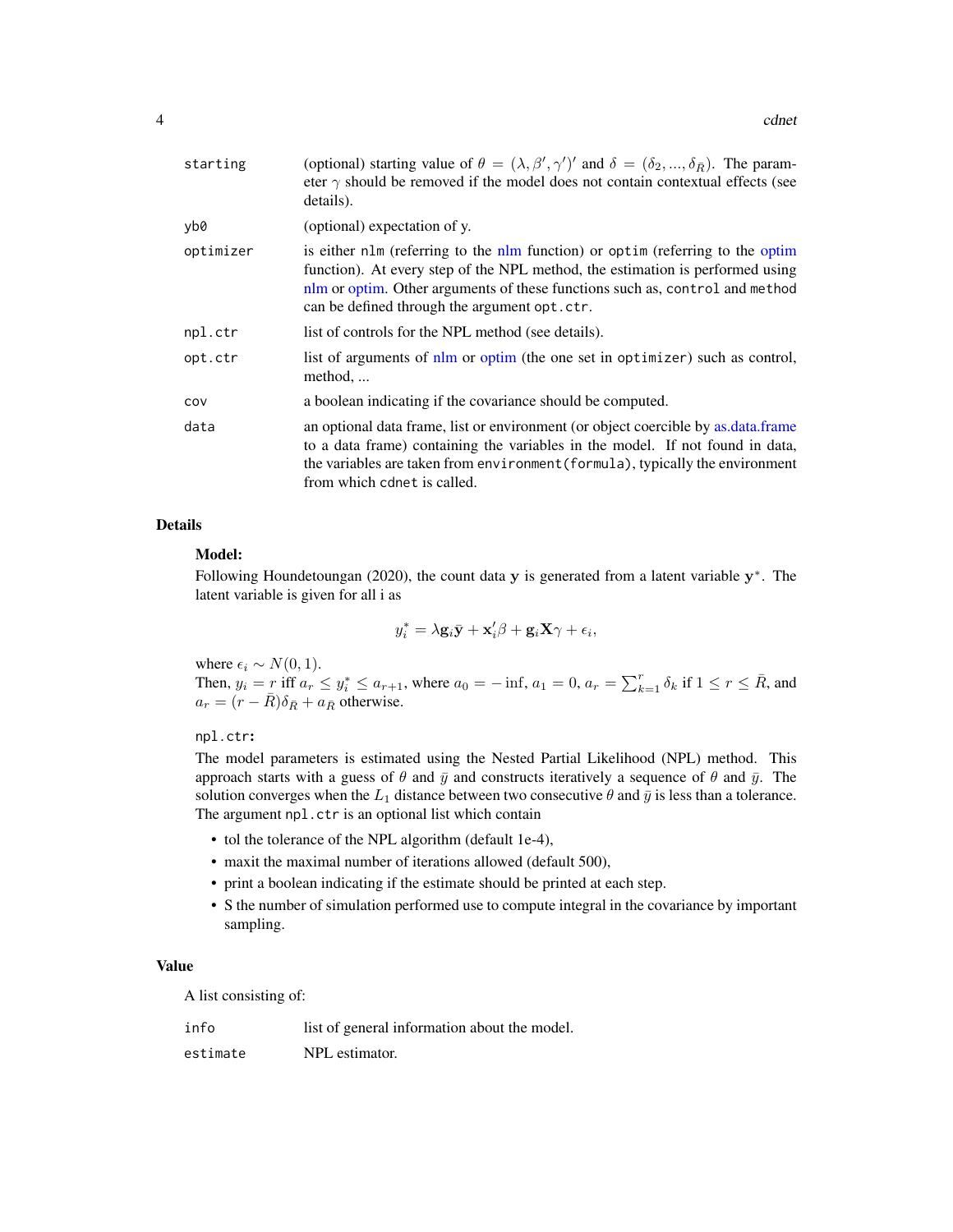#### <span id="page-4-0"></span>cdnet 5

| yb      | ybar (see details), expectation of y.             |
|---------|---------------------------------------------------|
| Gyb     | average of the expectation of y among friends.    |
| cov     | list of covariance matrices.                      |
| details | step-by-step output as returned by the optimizer. |

## See Also

[sart](#page-10-1), [sar](#page-8-1), [simcdnet](#page-13-1).

#### Examples

```
# Groups' size
M <- 5 # Number of sub-groups
nvec <- round(runif(M, 100, 1000))
n <- sum(nvec)
# Parameters
lambda <- 0.4
beta \leq c(1.5, 2.2, -0.9)
gamma <-c(1.5, -1.2)delta <- c(1, 0.87, 0.75, 0.6, 0.4)
theta <- c(lambda, beta, gamma)
# X
X \leftarrow \text{cbind}(rnorm(n, 1, 1), \text{rexp}(n, 0.4))# Network
Glist <- list()
for (m in 1:M) {
 nm <- nvec[m]
 Gm \leq matrix(0, nm, nm)
 max_d <- 30
 for (i in 1:nm) {
  tmp <- sample((1:nm)[-i], sample(0:max_d, 1))
  Gm[i, tmp] <- 1
 }
 rs \leftarrow rowSums(Gm); rs[rs == 0] \leftarrow 1
 Gm <- Gm/rs
 Glist[[m]] <- Gm
}
# data
data \leq data.frame(x1 = X[,1], x2 = X[,2])
rm(list = ls()[:(ls() %in% c("Glist", "data", "theta", "delta", "delta"))])ytmp \le - simcdnet(formula = \sim x1 + x2 | x1 + x2, Glist = Glist, theta = theta,
                   delta = delta, data = data)
```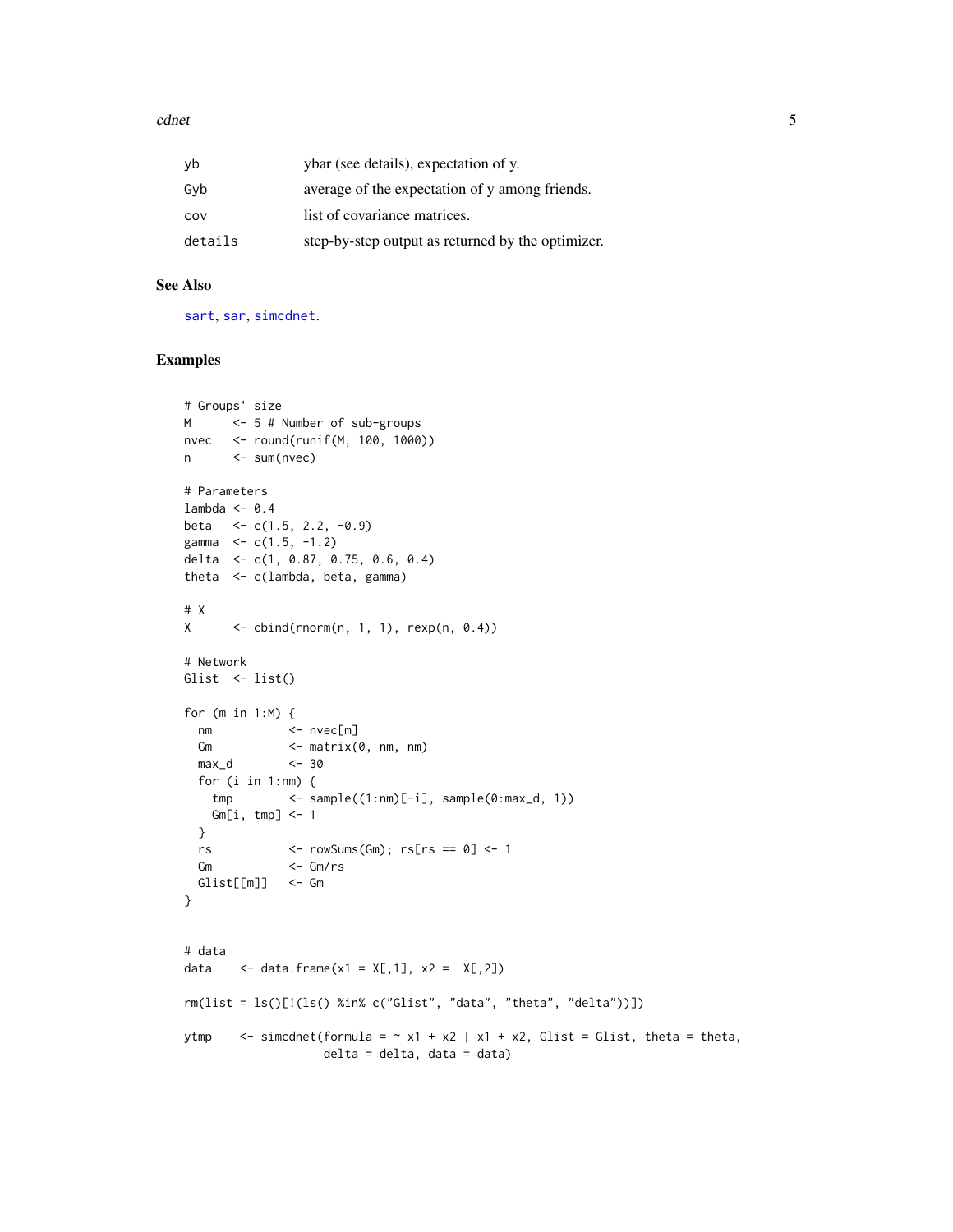```
y <- ytmp$y
# plot histogram
hist(y, breaks = max(y))
data \leq data.frame(yt = y, x1 = data$x1, x2 = data$x2)
rm(list = ls()[!(ls() %in% c("Glist", "data"))])
out \le - cdnet(formula = yt \sim x1 + x2, contextual = TRUE, Glist = Glist, data = data, Rbar = 6)
summary(out)
```
## homophily *Estimate Network Formation Model*

## Description

Estimate Network Formation Model

#### Usage

```
homophily(
 network,
  formula,
 data,
  fixed.effects = FALSE,
  init = list(),iteration = 1000,
 print = TRUE
)
```
## Arguments

| network       | matrix or list of sub-matrix of social interactions containing 0 and 1, where links<br>are represented by 1                                                                                                                                                                            |
|---------------|----------------------------------------------------------------------------------------------------------------------------------------------------------------------------------------------------------------------------------------------------------------------------------------|
| formula       | an object of class formula: a symbolic description of the model. The formula<br>should be as for example $\sim x1 + x2$ where x1, x2 are explanatory variable of<br>links formation                                                                                                    |
| data          | an optional data frame, list or environment (or object coercible by as data frame<br>to a data frame) containing the variables in the model. If not found in data,<br>the variables are taken from environment (formula), typically the environment<br>from which homophily is called. |
| fixed.effects | boolean indicating if sub-network heterogeneity as fixed effects should be in-<br>cluded.                                                                                                                                                                                              |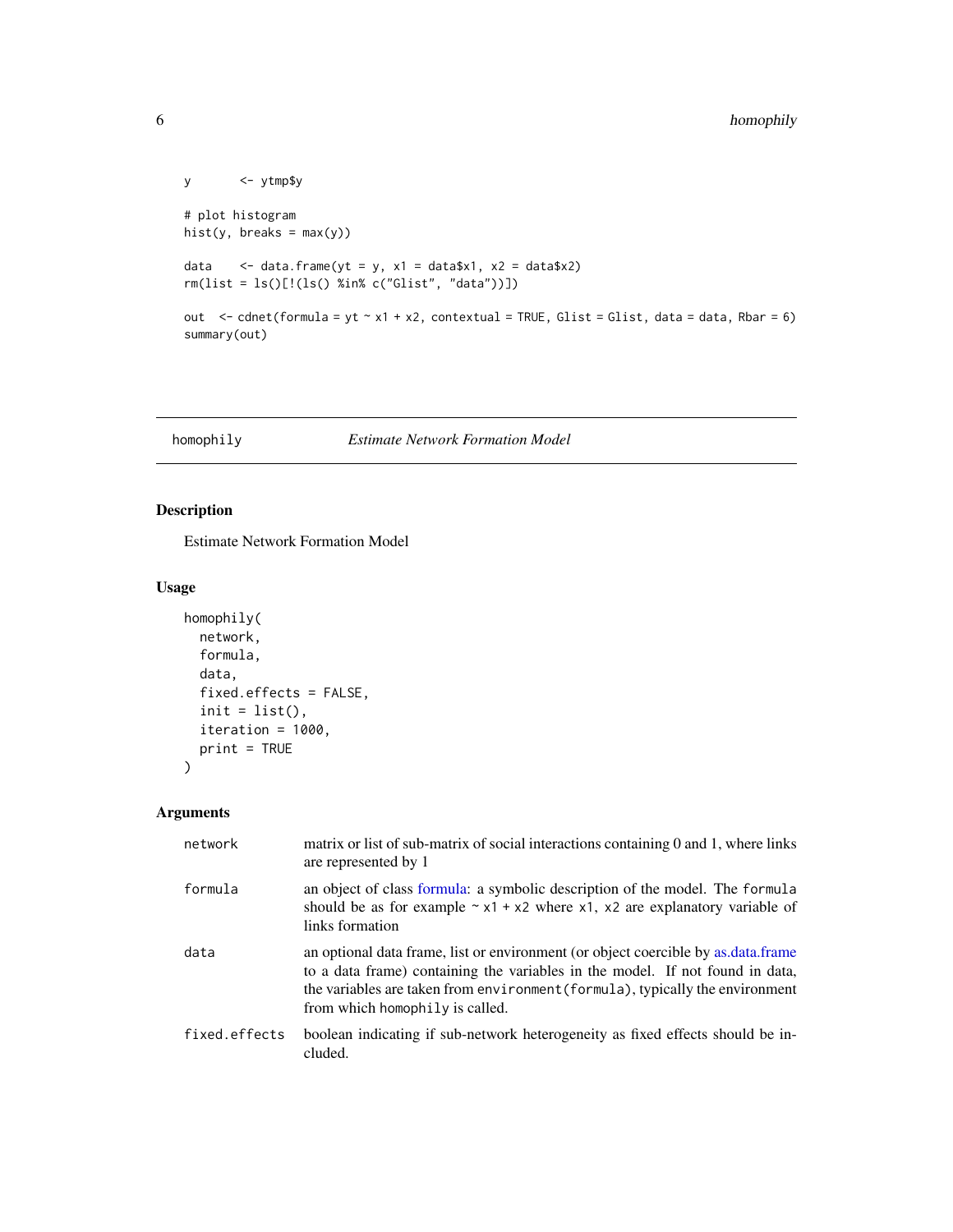# homophily 7

| init      | (optional) list of starting values containing beta, an K-dimensional vector of                          |
|-----------|---------------------------------------------------------------------------------------------------------|
|           | the explanatory variables parameter, mu an n-dimensional vector, and nu an n-                           |
|           | dimensional vector, smu <sub>2</sub> the variance of mu, and snu <sub>2</sub> the variance of nu, where |
|           | K is the number of explanatory variables and n is the number of individuals.                            |
| iteration | the number of iterations to be performed.                                                               |
| print     | boolean indicating if the estimation progression should be printed.                                     |

## Value

A list consisting of:

| n         | number of individuals in each network.               |
|-----------|------------------------------------------------------|
| n.obs     | number of observations.                              |
| n.links   | number of links.                                     |
| к         | number of explanatory variables.                     |
| posterior | list of simulations from the posterior distribution. |
| iteration | number of performed iterations.                      |
| init      | returned list of starting values.                    |

## Examples

```
set.seed(1234)
library(MASS)
M <- 4 # Number of sub-groups
nvec <- round(runif(M, 100, 500))
beta \langle -c(.1, -.1) \rangleGlist <- list()
dX \leftarrow matrix(0, 0, 2)mu \leftarrow list()nu <- list()
cst <- runif(M, -1.5, 0)
smu2 <-0.2snu2 <- 0.2
rho <- 0.8
Smunu <- matrix(c(smu2, rho*sqrt(smu2*snu2), rho*sqrt(smu2*snu2), snu2), 2)
for (m in 1:M) {
 n <- nvec[m]
 tmp <- mvrnorm(n, c(0, 0), Smunu)
 mum \leftarrow \text{tmp[,1]} - \text{mean}(\text{tmp[,1]})num <- tmp[,2] - mean(tmp[,2])
 X1 <- rnorm(n, 0, 1)X2 <- rbinom(n, 1, 0.2)
 Z1 \leftarrow \text{matrix}(0, n, n)Z2 <- matrix(0, n, n)
 for (i in 1:n) {
   for (j in 1:n) {
     Z1[i, j] \leftarrow abs(X1[i] - X1[j])
```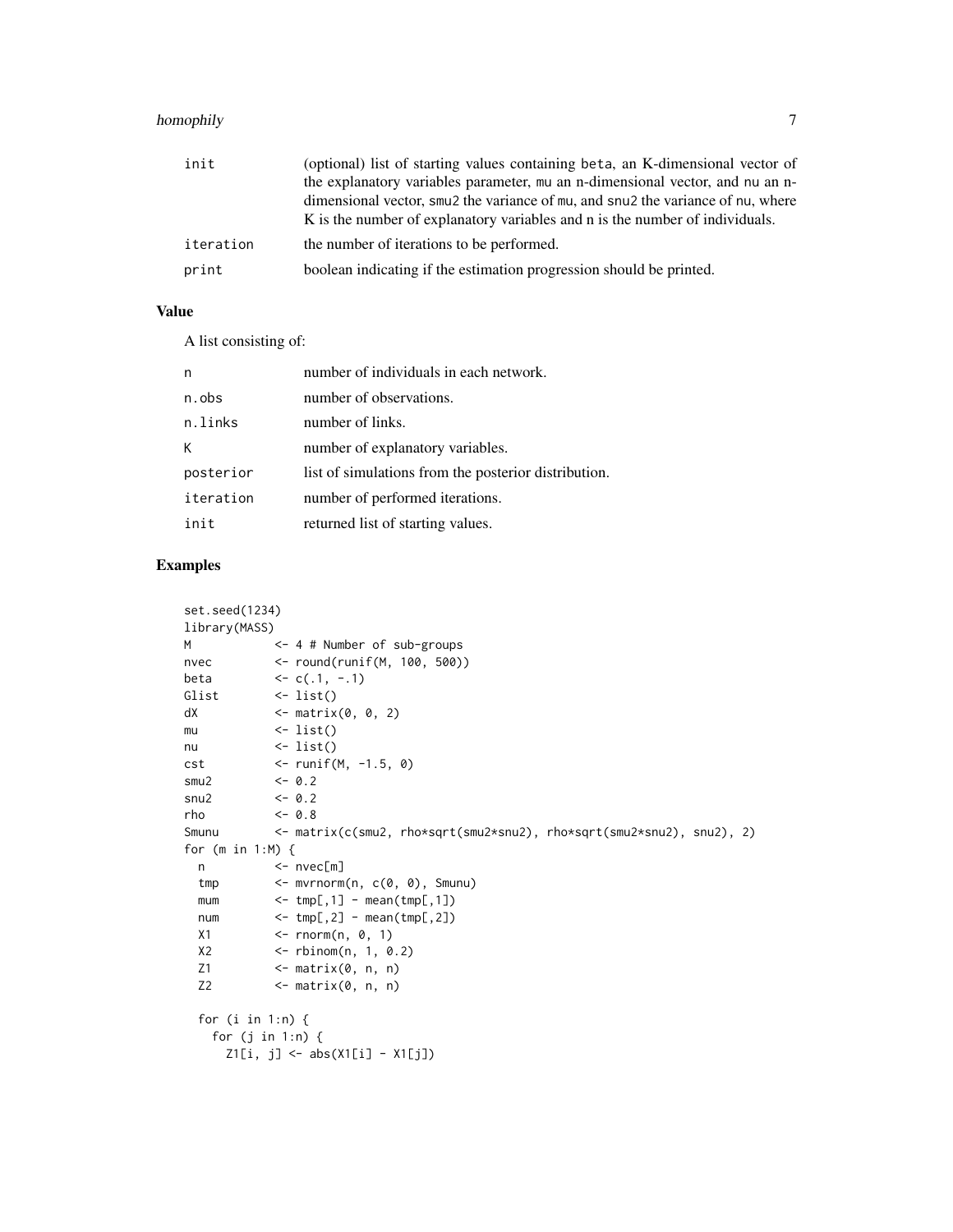```
Z2[i, j] \leq 1 \times (X2[i] == X2[j])}
 }
 Gm <- 1*((cst[m] + Z1*beta[1] + Z2*beta[2] +
                      kronecker(mum, t(num), "+") + rnorm(n^2)) > 0)
 diag(Gm) <- 0
 diag(Z1) <- NA
 diag(Z2) <- NA
 Z1 <- Z1[!is.na(Z1)]
 Z2 <- Z2[!is.na(Z2)]
 dX \leftarrow \text{rbind}(dX, \text{cbind}(Z1, Z2))Glist[[m]] <- Gm
 mu[[m]] \leq munu[[m]] <- num
}
mu <- unlist(mu)
nu <- unlist(nu)
out \leq homophily(network = Glist, formula = \sim dX, fixed.effects = TRUE,
                  iteration = 1e3)
# plot simulations
plot(out$posterior$beta[,1], type = "l")
abline(h = cst[1], col = "red")plot(out$posterior$beta[,2], type = "l")
abline(h = cst[2], col = "red")plot(out$posterior$beta[,3], type = "l")
abline(h = cst[3], col = "red")plot(out$posterior$beta[,4], type = "l")
abline(h = cst[4], col = "red")plot(out$posterior$beta[,5], type = "l")
abline(h = beta[1], col = "red")plot(out$posterior$beta[,6], type = "l")
abline(h = beta[2], col = "red")plot(out$posterior$sigma2_mu, type = "l")
abline(h = smu2, col = "red")plot(out$posterior$sigma2_nu, type = "l")
abline(h = snu2, col = "red")plot(out$posterior$rho, type = "l")
abline(h = rho, col = "red")i <- 10
plot(out$posterior$mu[,i], type = "l")
abline(h = mu[i], col = "red")plot(out$posterior$nu[,i], type = "l")
abline(h = nu[i], col = "red")
```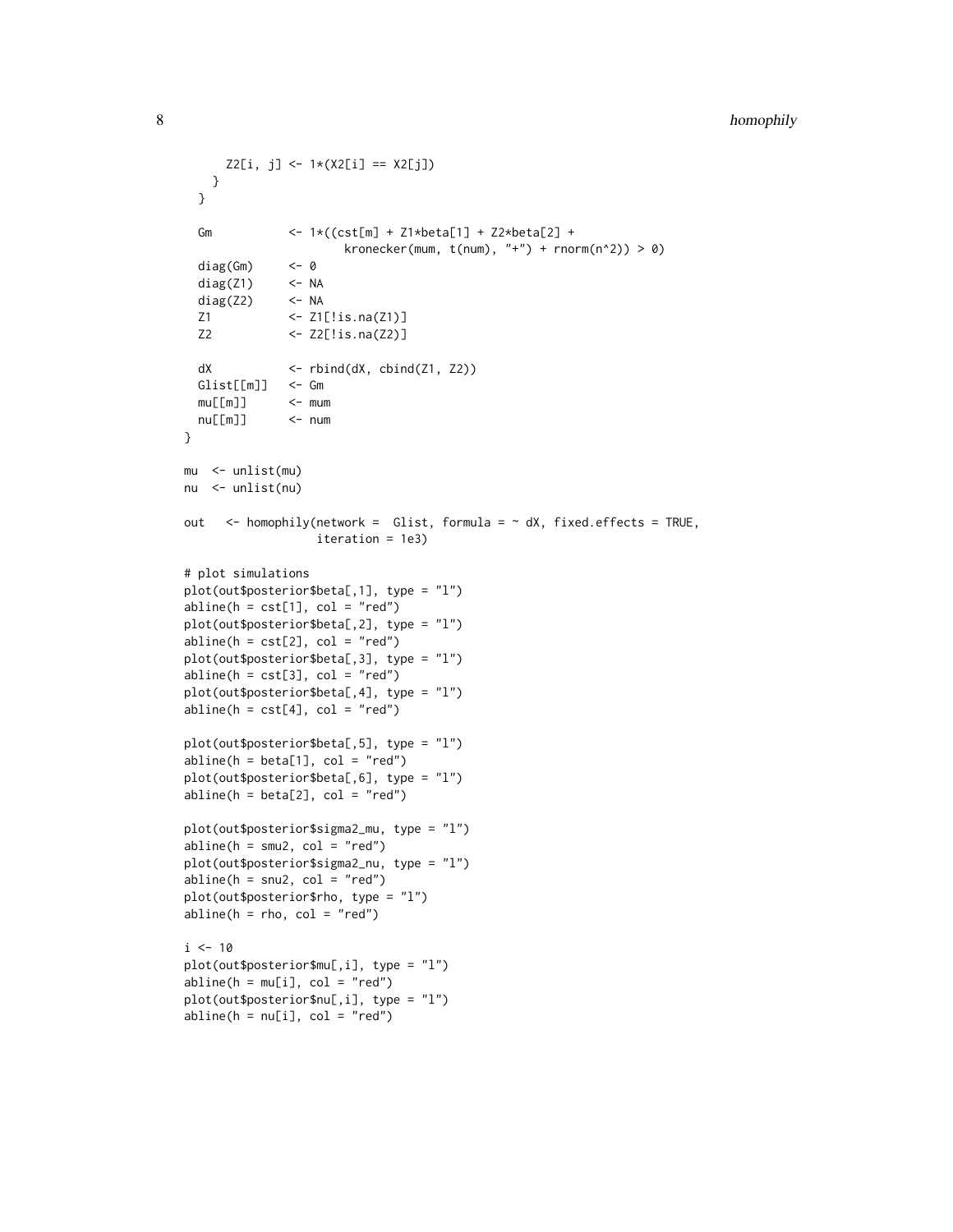# Description

Estimate SAR model

# Usage

```
sar(
 formula,
 contextual,
 Glist,
 lambda@ = NULL,optimizer = "optim",
 opt.ctr = list(),print = TRUE,
 cov = TRUE,data
)
```
# Arguments

| formula    | an object of class formula: a symbolic description of the model. The formula<br>should be as for example $y \sim x1 + x2$   x1 + x2 where y is the endogenous vec-<br>tor, the listed variables before the pipe, x1, x2 are the individual exogenous vari-<br>ables and the listed variables after the pipe, x1, x2 are the contextual observable<br>variables. Other formulas may be $y \sim x1 + x2$ for the model without contextual<br>effects, $y \sim -1 + x1 + x2$   x1 + x2 for the model without intercept or $y \sim x1 +$<br>$x2$   $x2 + x3$ to allow the contextual variable to be different from the individual<br>variables. |
|------------|---------------------------------------------------------------------------------------------------------------------------------------------------------------------------------------------------------------------------------------------------------------------------------------------------------------------------------------------------------------------------------------------------------------------------------------------------------------------------------------------------------------------------------------------------------------------------------------------------------------------------------------------|
| contextual | (optional) logical; if true, this means that all individual variables will be set as<br>contextual variables. Set the formula as $y \sim x1 + x2$ and contextual as TRUE<br>is equivalent to set the formula as $y \sim x1 + x2$   x1 + x2.                                                                                                                                                                                                                                                                                                                                                                                                 |
| Glist      | the adjacency matrix or list sub-adjacency matrix.                                                                                                                                                                                                                                                                                                                                                                                                                                                                                                                                                                                          |
| lambda0    | (optional) starting value of $\lambda$ . The parameter $\gamma$ should be removed if the model<br>does not contain contextual effects (see details).                                                                                                                                                                                                                                                                                                                                                                                                                                                                                        |
| optimizer  | is either nlm (referring to the function $nlm$ ) or optim (referring to the function<br>optim). Other arguments of these functions such as, the control values and the<br>method can be defined through the argument opt.ctr.                                                                                                                                                                                                                                                                                                                                                                                                               |
| opt.ctr    | list of arguments of nlm or optim (the one set in optimizer) such as control,<br>method,                                                                                                                                                                                                                                                                                                                                                                                                                                                                                                                                                    |
| print      | a boolean indicating if the estimate should be printed at each step.                                                                                                                                                                                                                                                                                                                                                                                                                                                                                                                                                                        |
| COV        | a boolean indicating if the covariance should be computed.                                                                                                                                                                                                                                                                                                                                                                                                                                                                                                                                                                                  |

<span id="page-8-1"></span><span id="page-8-0"></span>sar 9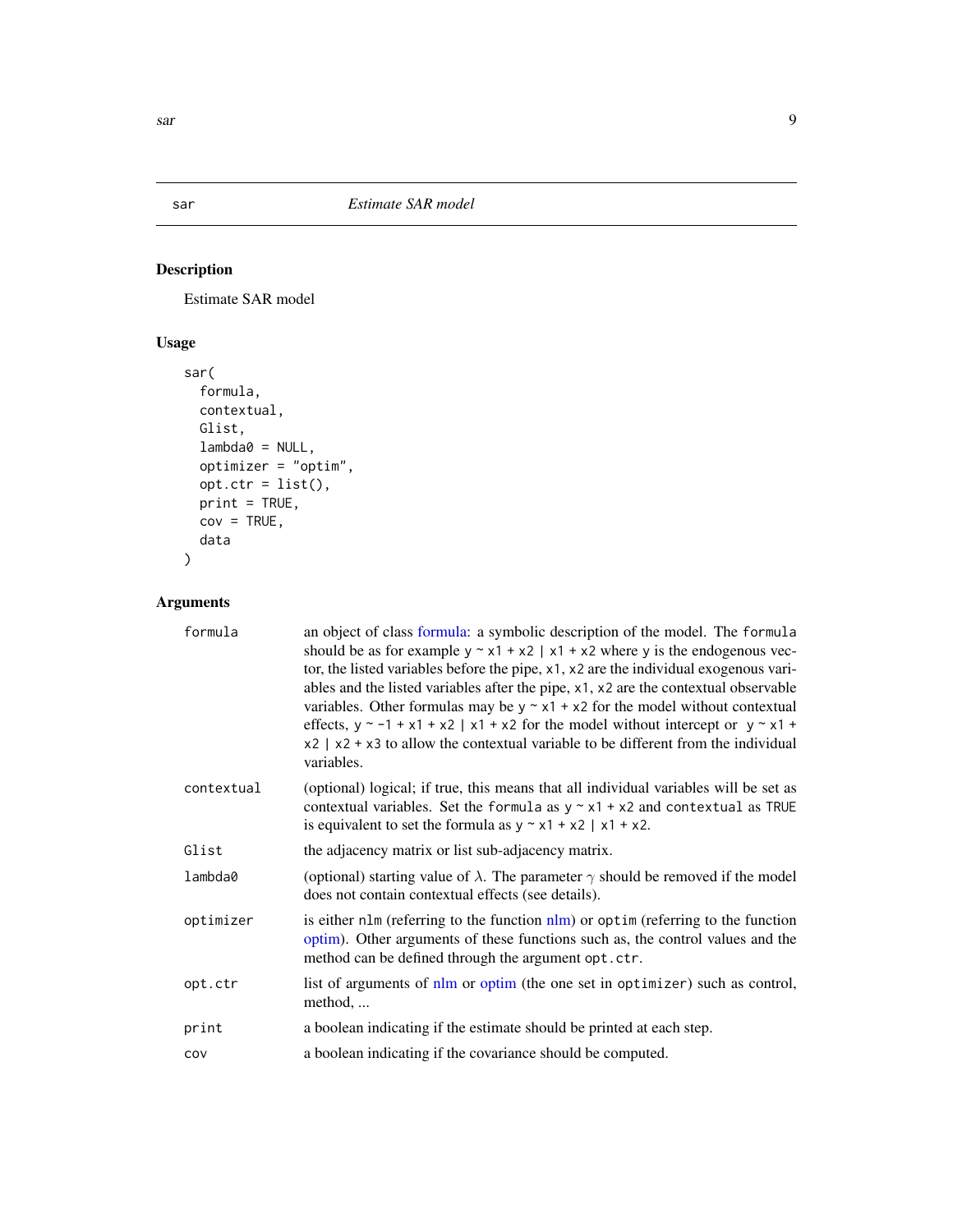<span id="page-9-0"></span>data an optional data frame, list or environment (or object coercible by [as.data.frame](#page-0-0) to a data frame) containing the variables in the model. If not found in data, the variables are taken from environment(formula), typically the environment from which mcmcARD is called.

# Details

# Model:

The variable y is given for all i as

$$
y_i = \lambda \mathbf{g}_i y + \mathbf{x}'_i \beta + \mathbf{g}_i \mathbf{X} \gamma + \epsilon_i,
$$

where  $\epsilon_i \sim N(0, \sigma^2)$ .

#### Value

A list consisting of:

| info     | list of general information on the model. |
|----------|-------------------------------------------|
| estimate | Maximum Likelihood (ML) estimator.        |
| COV      | covariance matrix of the estimate.        |
| details  | outputs as returned by the optimizer.     |

## See Also

[sart](#page-10-1), [cdnet](#page-2-1), [simsar](#page-15-1).

## Examples

```
# Groups' size
M <- 5 # Number of sub-groups
nvec <- round(runif(M, 100, 1000))
n <- sum(nvec)
# Parameters
lambda <- 0.4
beta \langle -c(2, -1.9, 0.8) \ranglegamma \leq c(1.5, -1.2)
sigma <-1.5theta <- c(lambda, beta, gamma, sigma)
# X
X \leftarrow \text{cbind}(rnorm(n, 1, 1), \text{rexp}(n, 0.4))# Network
Glist <- list()
for (m in 1:M) {
 nm <- nvec[m]
  Gm <- matrix(0, nm, nm)
```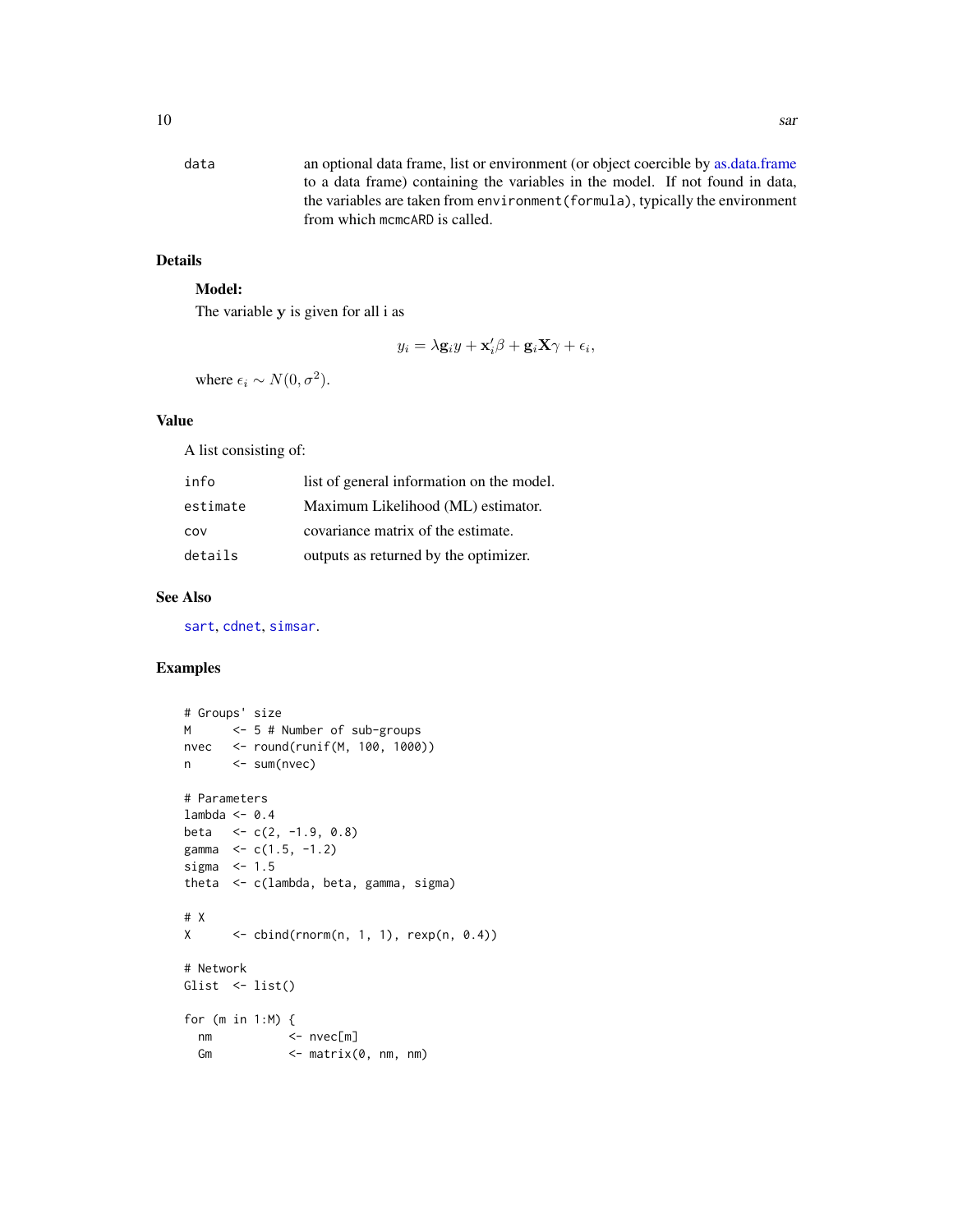<span id="page-10-0"></span>sart the contract of the contract of the contract of the contract of the contract of the contract of the contract of the contract of the contract of the contract of the contract of the contract of the contract of the contr

```
max_d <- 30
 for (i in 1:nm) {
   tmp <- sample((1:nm)[-i], sample(0:max_d, 1))
   Gm[i, tmp] < -1}
 rs <- rowSums(Gm); rs[rs == 0] <- 1
 Gm <- Gm/rs
 Glist[[m]] <- Gm
}
# data
data \leq data.frame(x1 = X[,1], x2 = X[,2])
rm(list = ls()[!(ls() %in% c("Glist", "data", "theta"))])
ytmp \le simsar(formula = \sim x1 + x2 | x1 + x2, Glist = Glist,
                 theta = theta, data = data)
y <- ytmp$y
# plot histogram
hist(y, breaks = max(y))data \leq data.frame(yt = y, x1 = data$x1, x2 = data$x2)
rm(list = ls()[!(ls() %in% c("Glist", "data"))])
out \langle - sar(formula = yt \sim x1 + x2, contextual = TRUE,
                Glist = Glist, optimizer = "optim", data = data)
summary(out)
```
<span id="page-10-1"></span>sart *Estimate sart model*

#### Description

Estimate sart model

#### Usage

```
sart(
  formula,
 contextual,
 Glist,
  theta0 = NULL,v b0 = NULL,
 optimizer = "optim",
 npl.ctr = list(),opt.ctr = list(),
```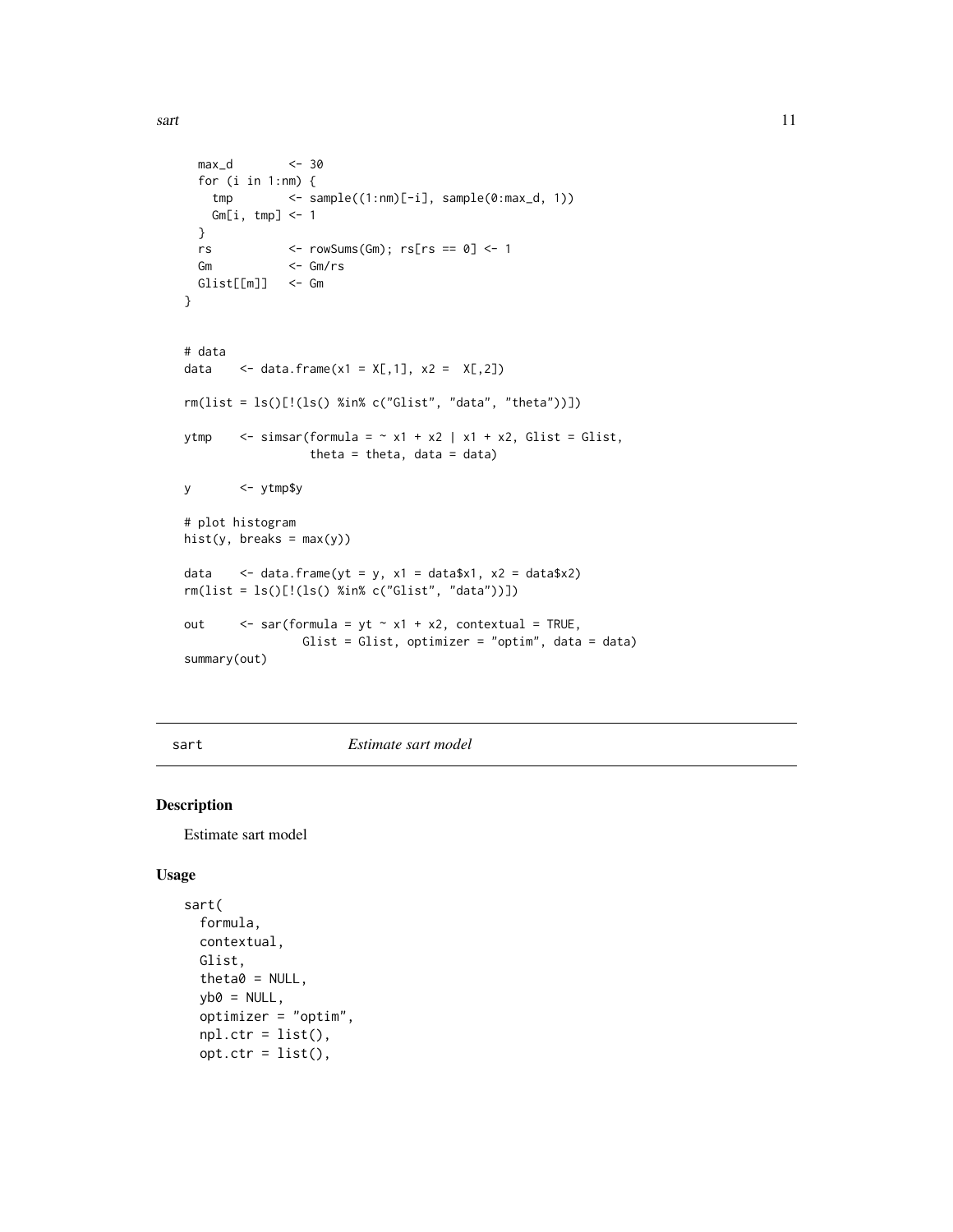```
print = TRUE,cov = TRUE,RE = FALSE,data
)
```
## Arguments

| formula    | an object of class formula: a symbolic description of the model. The formula<br>should be as for example $y \sim x1 + x2$   x1 + x2 where y is the endogenous vec-<br>tor, the listed variables before the pipe, x1, x2 are the individual exogenous vari-<br>ables and the listed variables after the pipe, x1, x2 are the contextual observable<br>variables. Other formulas may be $y \sim x1 + x2$ for the model without contextual<br>effects, $y \sim -1 + x1 + x2$   x1 + x2 for the model without intercept or $y \sim x1 +$<br>$x2$   $x2 + x3$ to allow the contextual variable to be different from the individual<br>variables. |
|------------|---------------------------------------------------------------------------------------------------------------------------------------------------------------------------------------------------------------------------------------------------------------------------------------------------------------------------------------------------------------------------------------------------------------------------------------------------------------------------------------------------------------------------------------------------------------------------------------------------------------------------------------------|
| contextual | (optional) logical; if true, this means that all individual variables will be set as<br>contextual variables. Set the formula as $y \sim x1 + x2$ and contextual as TRUE<br>is equivalent to set the formula as $y \sim x1 + x2$   $x1 + x2$ .                                                                                                                                                                                                                                                                                                                                                                                              |
| Glist      | the adjacency matrix or list sub-adjacency matrix.                                                                                                                                                                                                                                                                                                                                                                                                                                                                                                                                                                                          |
| theta0     | (optional) starting value of $\theta = (\lambda, \beta, \gamma, \sigma)$ . The parameter $\gamma$ should be removed<br>if the model does not contain contextual effects (see details).                                                                                                                                                                                                                                                                                                                                                                                                                                                      |
| yb0        | (optional) expectation of y.                                                                                                                                                                                                                                                                                                                                                                                                                                                                                                                                                                                                                |
| optimizer  | is either nlm (referring to the function nlm) or optim (referring to the function<br>optim). Other arguments of these functions such as, the control values and the<br>method can be defined through the argument opt.ctr.                                                                                                                                                                                                                                                                                                                                                                                                                  |
| npl.ctr    | list of controls for the NPL method (see cdnet).                                                                                                                                                                                                                                                                                                                                                                                                                                                                                                                                                                                            |
| opt.ctr    | list of arguments of nlm or optim (the one set in optimizer) such as control,<br>method,                                                                                                                                                                                                                                                                                                                                                                                                                                                                                                                                                    |
| print      | a boolean indicating if the estimate should be printed at each step.                                                                                                                                                                                                                                                                                                                                                                                                                                                                                                                                                                        |
| COV        | a boolean indicating if the covariance should be computed.                                                                                                                                                                                                                                                                                                                                                                                                                                                                                                                                                                                  |
| <b>RE</b>  | a boolean which indicates if the model if under rational expectation of not.                                                                                                                                                                                                                                                                                                                                                                                                                                                                                                                                                                |
| data       | an optional data frame, list or environment (or object coercible by as data frame<br>to a data frame) containing the variables in the model. If not found in data,<br>the variables are taken from environment (formula), typically the environment<br>from which sart is called.                                                                                                                                                                                                                                                                                                                                                           |

# Details

# Model:

The left-censored variable  $y$  is generated from a latent variable  $y^*$ . The latent variable is given for all i as

$$
y_i^* = \lambda \mathbf{g}_i y + \mathbf{x}_i' \beta + \mathbf{g}_i \mathbf{X} \gamma + \epsilon_i,
$$

where  $\epsilon_i \sim N(0, \sigma^2)$ .

The count variable  $y_i$  is then define that is  $y_i = 0$  if  $y_i^* \le 0$  and  $y_i = y_i^*$  otherwise.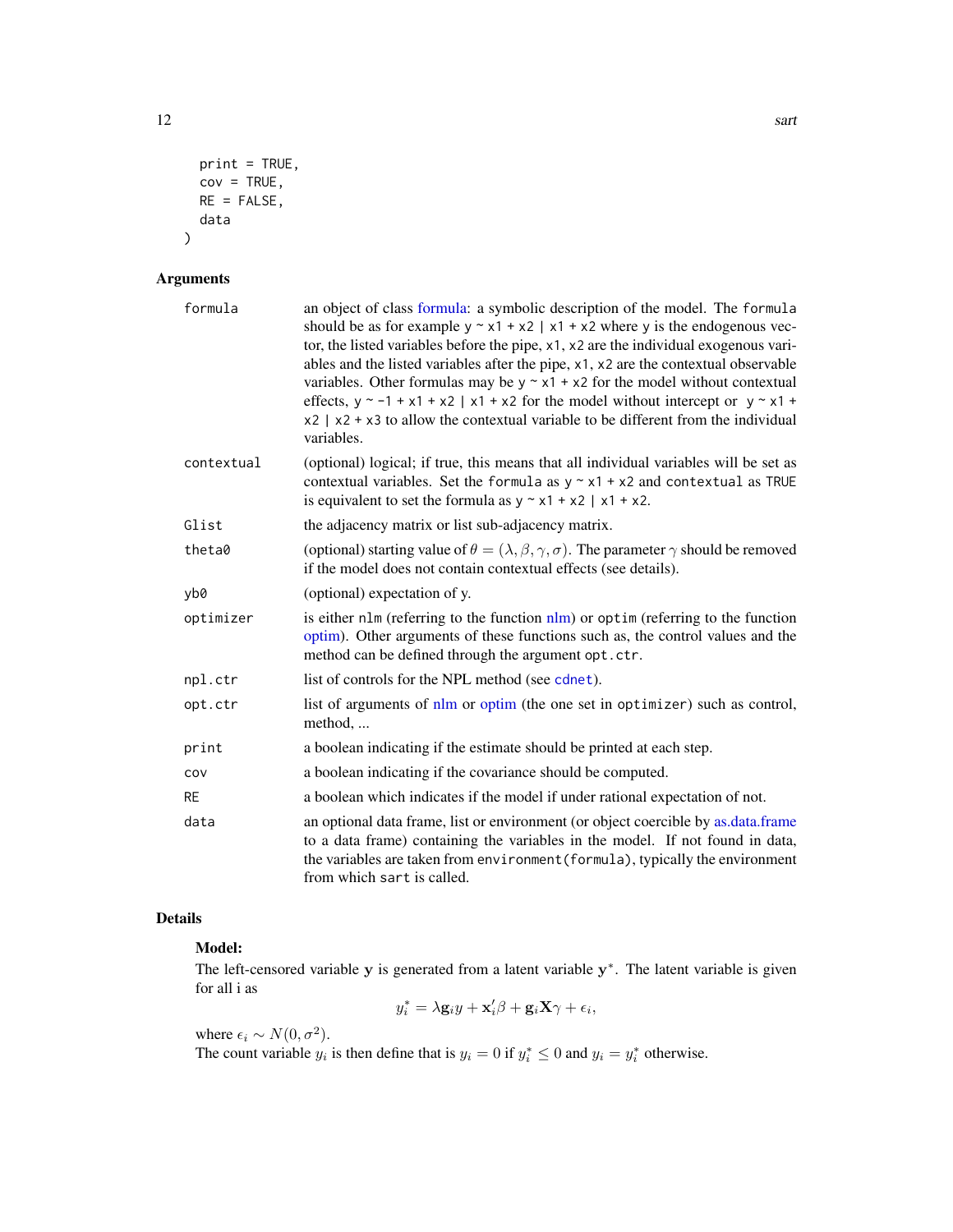<span id="page-12-0"></span> $\text{sqrt}$  13

## Value

A list consisting of:

| info     | list of general information on the model.      |  |
|----------|------------------------------------------------|--|
| estimate | Maximum Likelihood (ML) estimator.             |  |
| yb       | ybar (see details), expectation of y.          |  |
| Gyb      | average of the expectation of y among friends. |  |
| COV      | List of covariances.                           |  |
| details  | outputs as returned by the optimizer.          |  |

## See Also

[sar](#page-8-1), [cdnet](#page-2-1), [simsart](#page-17-1).

### Examples

```
# Groups' size
M <- 5 # Number of sub-groups
nvec <- round(runif(M, 100, 1000))
n <- sum(nvec)
# Parameters
lambda <- 0.4
beta \leq c(2, -1.9, 0.8)gamma \leq c(1.5, -1.2)
sigma <-1.5theta <- c(lambda, beta, gamma, sigma)
# X
X \leftarrow \text{cbind}(rnorm(n, 1, 1), \text{resp}(n, 0.4))# Network
Glist \leftarrow list()
for (m in 1:M) {
 nm <- nvec[m]
 Gm <- matrix(0, nm, nm)
 max_d <- 30
  for (i in 1:nm) {
  tmp <- sample((1:nm)[-i], sample(0:max_d, 1))
   Gm[i, tmp] <- 1
  }
  rs \leftarrow rowSums(Gm); rs[rs == 0] \leftarrow 1Gm <- Gm/rs
  Glist[[m]] <- Gm
}
```
# data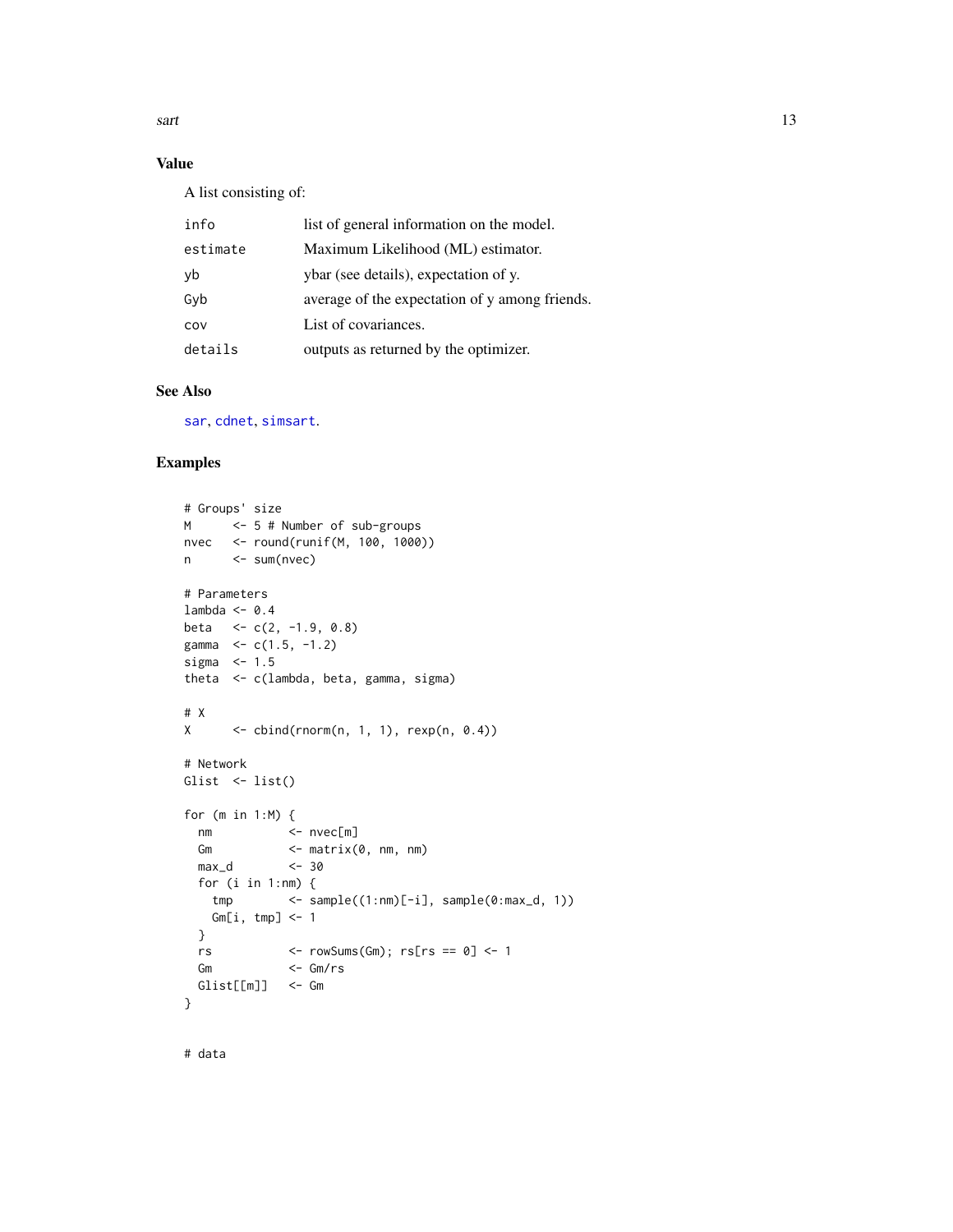```
data \leq data.frame(x1 = X[,1], x2 = X[,2])
rm(list = ls()[!(ls() %in% c("Glist", "data", "theta"))])
ytmp \langle - simsart(formula = \sim x1 + x2 | x1 + x2, Glist = Glist,
                   theta = theta, data = data)
y <- ytmp$y
# plot histogram
hist(y)
opt.ctr <- list(method = "Nelder-Mead",
                control = list(abstol = 1e-16, abstol = 1e-11, maxit = 5e3)data \leq data.frame(yt = y, x1 = data$x1, x2 = data$x2)
rm(list = ls()[!(ls() %in% c("Glist", "data"))])
out \langle - sart(formula = yt \sim x1 + x2, optimizer = "nlm",
                  contextual = TRUE, Glist = Glist, data = data)
summary(out)
```
<span id="page-13-1"></span>simcdnet *Simulate data from Count Data Model with Social Interactions*

## Description

Simulate data from Count Data Model with Social Interactions

#### Usage

```
simcdnet(
  formula,
  contextual,
  Glist,
  theta,
  delta,
  tol = 1e-15,
  maxit = 500,
  data
\lambda
```
## Arguments

formula an object of class [formula:](#page-0-0) a symbolic description of the model. The formula should be as for example  $y \sim x1 + x2$  | x1 + x2 where y is the endogenous vector, the listed variables before the pipe, x1, x2 are the individual exogenous variables and the listed variables after the pipe, x1, x2 are the contextual observable variables. Other formulas may be  $y \sim x1 + x2$  for the model without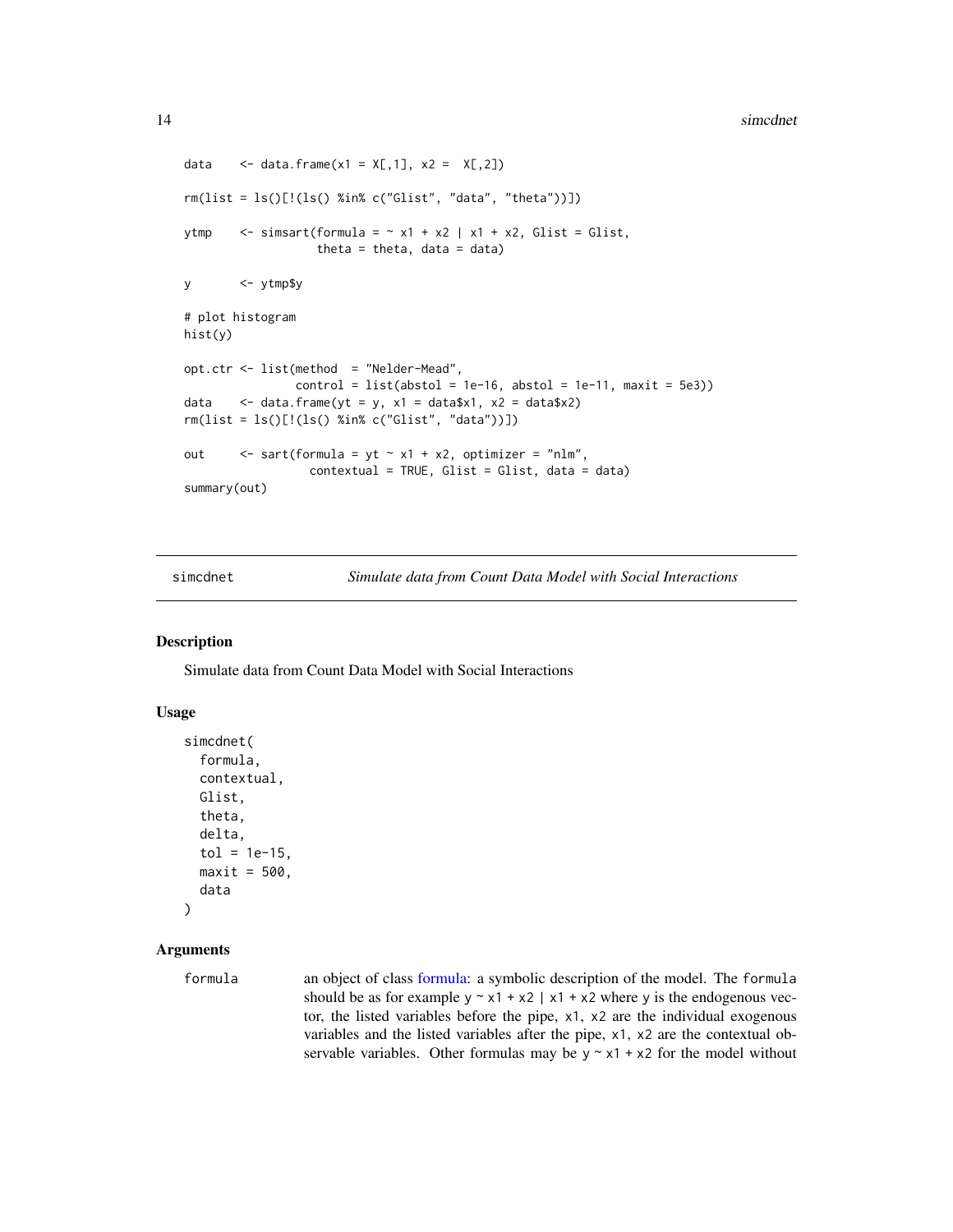<span id="page-14-0"></span>

|            | contextual effects, $y \sim -1 + x1 + x2$   x1 + x2 for the model without intercept or<br>$y \sim x1 + x2$   x2 + x3 to allow the contextual variable to be different from the<br>individual variables.                                                                             |
|------------|-------------------------------------------------------------------------------------------------------------------------------------------------------------------------------------------------------------------------------------------------------------------------------------|
| contextual | (optional) logical; if true, this means that all individual variables will be set as<br>contextual variables. Set the formula as $y \sim x1 + x2$ and contextual as TRUE<br>is equivalent to set the formula as $y \sim x1 + x2$   x1 + x2.                                         |
| Glist      | the adjacency matrix or list sub-adjacency matrix.                                                                                                                                                                                                                                  |
| theta      | the true value of the vector $\theta = (\lambda, \beta', \gamma')'$ . The parameter $\gamma$ should be removed<br>if the model does not contain contextual effects (see details).                                                                                                   |
| delta      | the true value of the vector $\delta = (\delta_2, , \delta_{\bar{R}})$                                                                                                                                                                                                              |
| tol        | the tolerance value used in the Fixed Point Iteration Method to compute the<br>expectancy of y. The process stops if the $L_1$ distance between two consecutive<br>values of the expectancy of y is less than tol.                                                                  |
| maxit      | the maximal number of iterations in the Fixed Point Iteration Method.                                                                                                                                                                                                               |
| data       | an optional data frame, list or environment (or object coercible by as data frame<br>to a data frame) containing the variables in the model. If not found in data,<br>the variables are taken from environment (formula), typically the environment<br>from which memear is called. |

#### Details

Following Houndetoungan (2020), the count data  $y$  is generated from a latent variable  $y^*$ . The latent variable is given for all i as

$$
y_i^* = \lambda \mathbf{g}_i \bar{\mathbf{y}} + \mathbf{x}_i' \beta + \mathbf{g}_i \mathbf{X} \gamma + \epsilon_i,
$$

where  $\epsilon_i \sim N(0, 1)$ . Then,  $y_i = r$  iff  $a_r \le y_i^* \le a_{r+1}$ , where  $a_0 = -\inf$ ,  $a_1 = 0$ ,  $a_r = \sum_{k=1}^r \delta_k$  if  $1 \le r \le \overline{R}$ , and  $a_r = (r - \bar{R})\delta_{\bar{R}} + a_{\bar{R}}$  otherwise.

## Value

A list consisting of:

| yst          | ys (see details), the latent variable.                                                |
|--------------|---------------------------------------------------------------------------------------|
| У            | the observed count data.                                                              |
| yb           | ybar (see details), the expectation of y.                                             |
| Gyb          | the average of the expectation of y among friends.                                    |
| marg.effects | the marginal effects.                                                                 |
| iteration    | number of iterations performed by sub-network in the Fixed Point Iteration<br>Method. |

#### See Also

[cdnet](#page-2-1), [simsart](#page-17-1), [simsar](#page-15-1).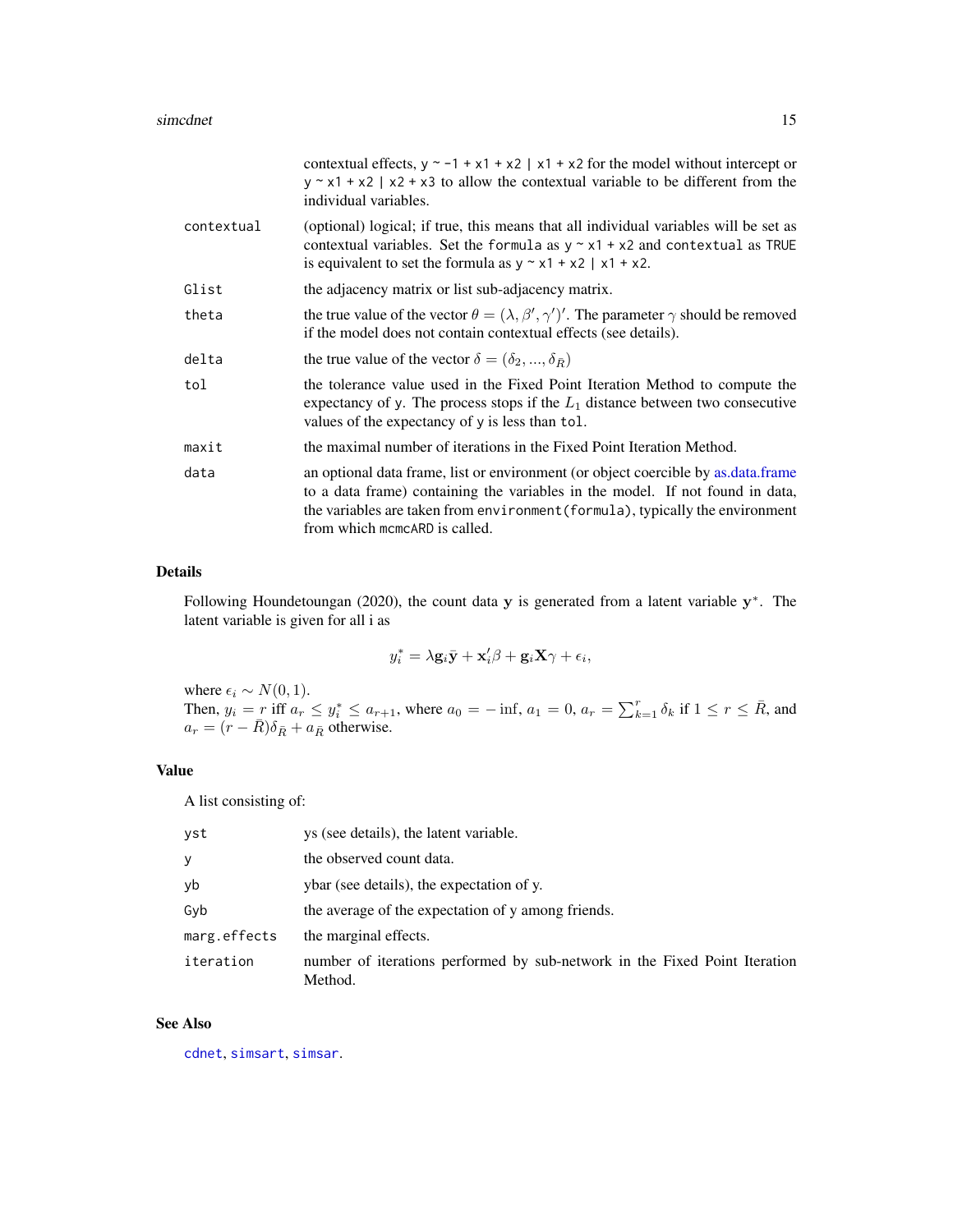<span id="page-15-0"></span>16 simsar

#### Examples

```
# Groups' size
M <- 5 # Number of sub-groups
nvec <- round(runif(M, 100, 1000))
n <- sum(nvec)
# Parameters
lambda <- 0.4
beta \leq c(1.5, 2.2, -0.9)
gamma <-c(1.5, -1.2)delta <- c(1, 0.87, 0.75, 0.6, 0.4)
theta <- c(lambda, beta, gamma)
# X
X \leftarrow \text{cbind}(rnorm(n, 1, 1), \text{rexp}(n, 0.4))# Network
Glist \leftarrow list()
for (m in 1:M) {
 nm <- nvec[m]
 Gm \leq matrix(0, nm, nm)
 max_d <- 30
 for (i in 1:nm) {
  tmp <- sample((1:nm)[-i], sample(0:max_d, 1))
   Gm[i, tmp] < -1}
 rs \le rowSums(Gm); rs[rs == 0] \le 1
 Gm <- Gm/rs
 Glist[[m]] <- Gm
}
# data
data \leq data.frame(x1 = X[,1], x2 = X[,2])
rm(list = ls()[!(ls() %in% c("Glist", "data", "theta", "delta"))])
ytmp \le simcdnet(formula = \sim x1 + x2 | x1 + x2, Glist = Glist, theta = theta,
                  delta = delta, data = data)
y <- ytmp$y
# plot histogram
hist(y, breaks = max(y))
```
<span id="page-15-1"></span>simsar *Simulate data from the linear-in-mean Model with Social Interactions*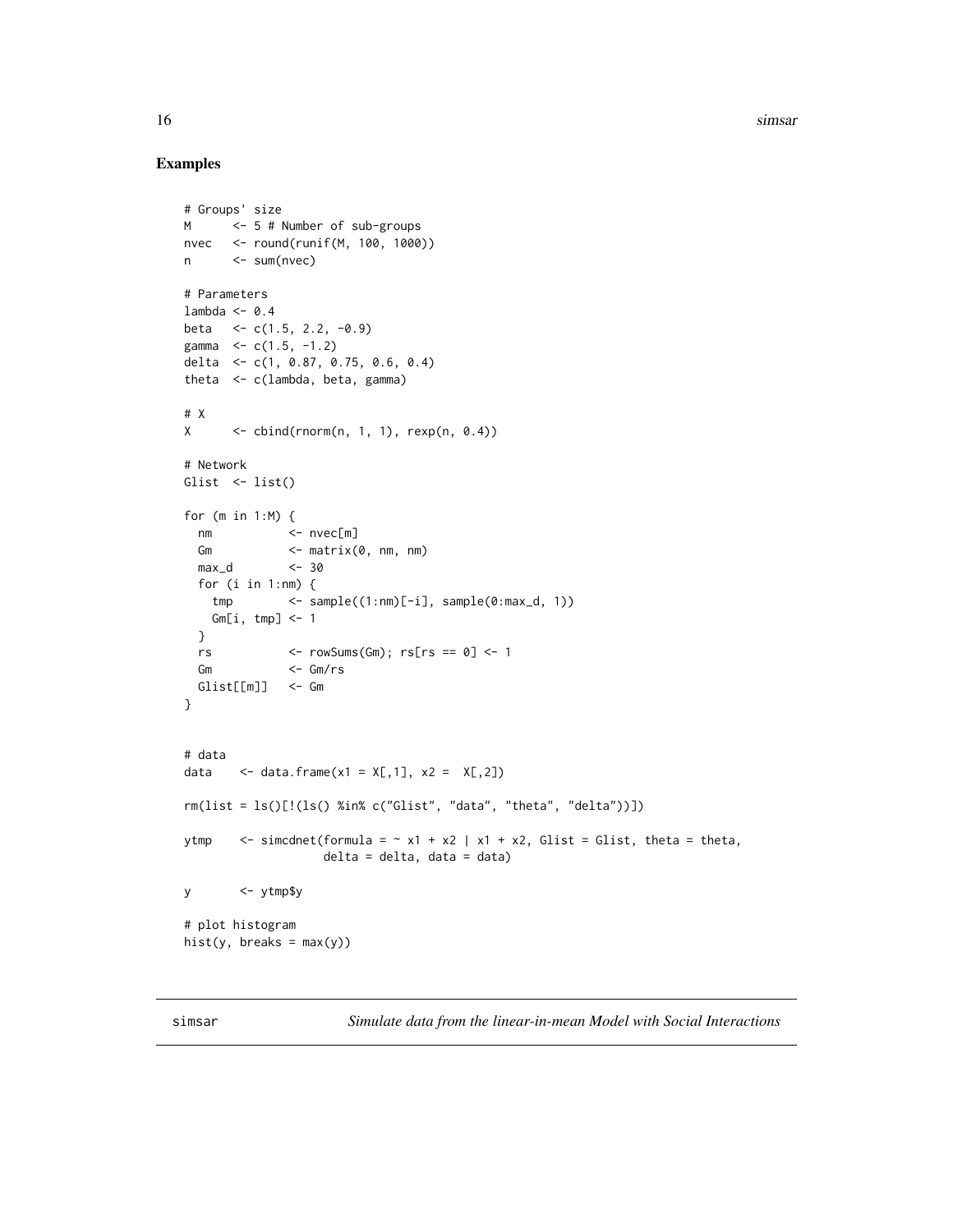#### <span id="page-16-0"></span>simsar the contract of the contract of the contract of the contract of the contract of the contract of the contract of the contract of the contract of the contract of the contract of the contract of the contract of the con

## Description

Simulate data from the linear-in-mean Model with Social Interactions

# Usage

simsar(formula, contextual, Glist, theta, data)

## Arguments

| formula    | an object of class formula: a symbolic description of the model. The formula<br>should be as for example $y \sim x1 + x2$   $x1 + x2$ where y is the endogenous vec-<br>tor, the listed variables before the pipe, x1, x2 are the individual exogenous<br>variables and the listed variables after the pipe, $x1$ , $x2$ are the contextual ob-<br>servable variables. Other formulas may be $y \sim x1 + x2$ for the model without<br>contextual effects, $y \sim -1 + x1 + x2$   x1 + x2 for the model without intercept or<br>$y \sim x1 + x2$   x2 + x3 to allow the contextual variable to be different from the<br>individual variables. |
|------------|------------------------------------------------------------------------------------------------------------------------------------------------------------------------------------------------------------------------------------------------------------------------------------------------------------------------------------------------------------------------------------------------------------------------------------------------------------------------------------------------------------------------------------------------------------------------------------------------------------------------------------------------|
| contextual | (optional) logical; if true, this means that all individual variables will be set as<br>contextual variables. Set the formula as $y \sim x1 + x2$ and contextual as TRUE<br>is equivalent to set the formula as $y \sim x1 + x2$   $x1 + x2$ .                                                                                                                                                                                                                                                                                                                                                                                                 |
| Glist      | the adjacency matrix or list sub-adjacency matrix.                                                                                                                                                                                                                                                                                                                                                                                                                                                                                                                                                                                             |
| theta      | the parameter value as $\theta = (\lambda, \beta, \gamma, \sigma)$ . The parameter $\gamma$ should be removed if<br>the model does not contain contextual effects (see details).                                                                                                                                                                                                                                                                                                                                                                                                                                                               |
| data       | an optional data frame, list or environment (or object coercible by as data frame<br>to a data frame) containing the variables in the model. If not found in data,<br>the variables are taken from environment (formula), typically the environment<br>from which memear is called.                                                                                                                                                                                                                                                                                                                                                            |

# Details

The variable y is given for all i as

$$
y_i = \lambda \mathbf{g}_i y + \mathbf{x}'_i \beta + \mathbf{g}_i \mathbf{X} \gamma + \epsilon_i,
$$

where  $\epsilon_i \sim N(0, \sigma^2)$ .

## Value

A list consisting of:

|    | the observed count data.        |
|----|---------------------------------|
| Gv | the average of y among friends. |

## See Also

[sar](#page-8-1), [simsart](#page-17-1), [simcdnet](#page-13-1).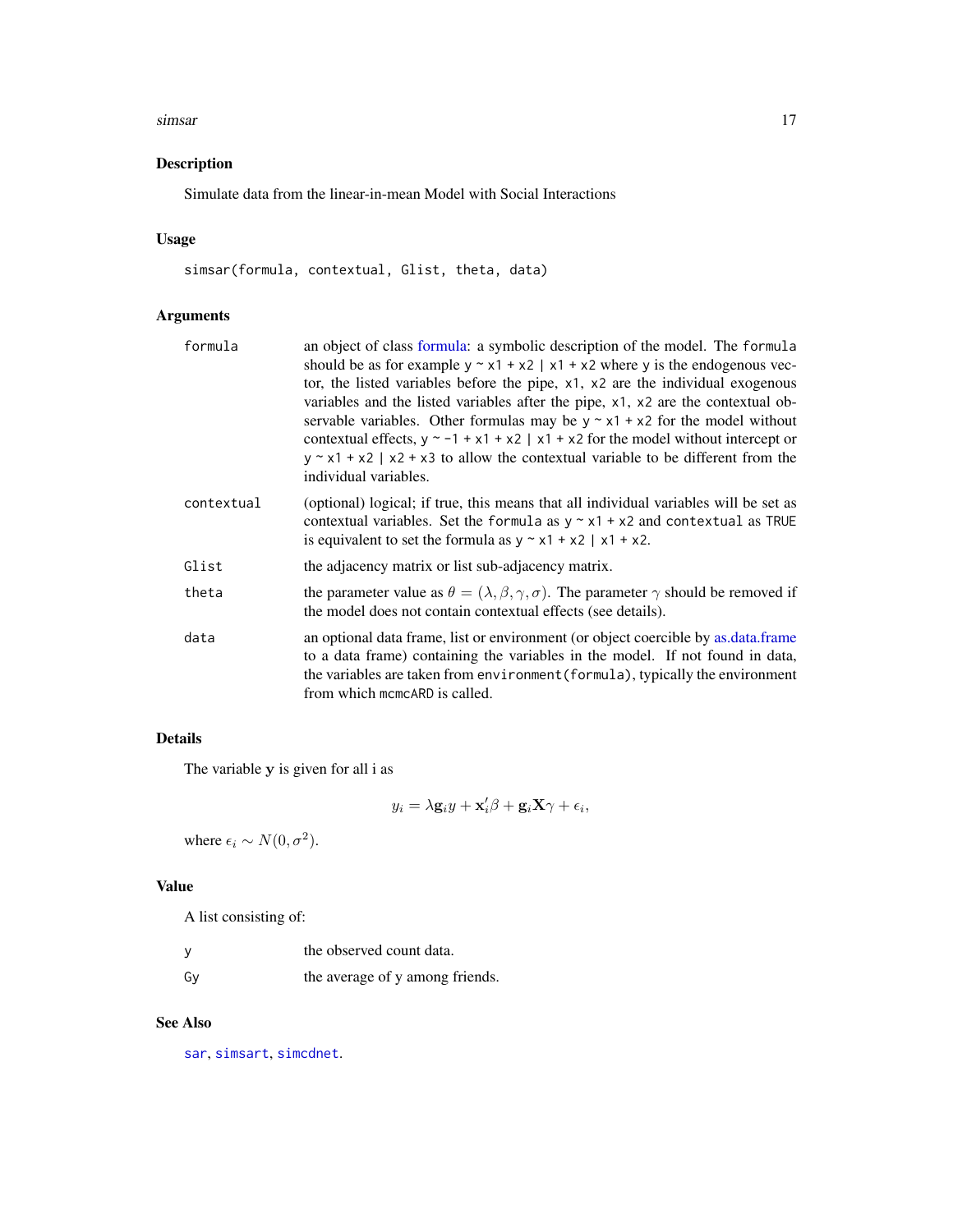18 simsart

## Examples

```
# Groups' size
M <- 5 # Number of sub-groups
nvec <- round(runif(M, 100, 1000))
n <- sum(nvec)
# Parameters
lambda <- 0.4
beta <- c(2, -1.9, 0.8)
gamma <- c(1.5, -1.2)
sigma <-1.5theta <- c(lambda, beta, gamma, sigma)
# X
X \leftarrow \text{cbind}(rnorm(n, 1, 1), rexp(n, 0.4))# Network
Glist \leftarrow list()
for (m in 1:M) {
 nm <- nvec[m]
 Gm <- matrix(0, nm, nm)
 max_d <- 30
 for (i in 1:nm) {
   tmp <- sample((1:nm)[-i], sample(0:max_d, 1))
   Gm[i, tmp] <- 1
 }
 rs <- rowSums(Gm); rs[rs == 0] <- 1
 Gm \leq Gm/rs
 Glist[[m]] <- Gm
}
# data
data \leq data.frame(x1 = X[,1], x2 = X[,2])
rm(list = ls()[!(ls() %in% c("Glist", "data", "theta"))])
ytmp \langle - simsar(formula = \sim x1 + x2 | x1 + x2, Glist = Glist,
                   theta = theta, data = data)
y <- ytmp$y
# plot histogram
hist(y)
```
<span id="page-17-1"></span>simsart *Simulate data from the Tobit Model with Social Interactions*

<span id="page-17-0"></span>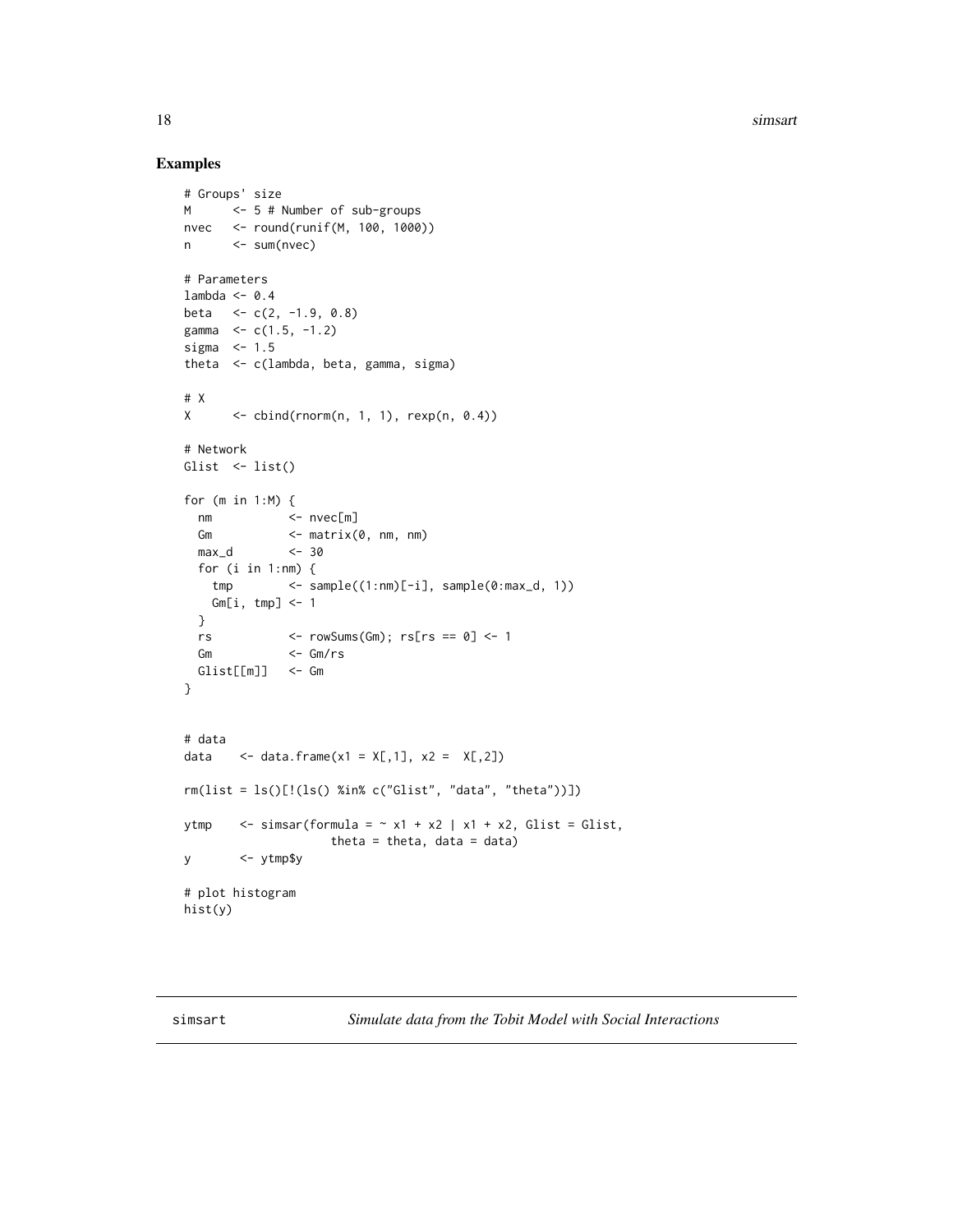#### <span id="page-18-0"></span>simsart to the contract of the contract of the contract of the contract of the contract of the contract of the contract of the contract of the contract of the contract of the contract of the contract of the contract of the

# Description

Simulate data from the Tobit Model with Social Interactions

# Usage

```
simsart(
 formula,
 contextual,
 Glist,
  theta,
 tol = 1e-15,maxit = 500,
 RE = FALSE,data
)
```
# Arguments

| formula    | an object of class formula: a symbolic description of the model. The formula<br>should be as for example $y \sim x1 + x2$   x1 + x2 where y is the endogenous vec-<br>tor, the listed variables before the pipe, x1, x2 are the individual exogenous<br>variables and the listed variables after the pipe, x1, x2 are the contextual ob-<br>servable variables. Other formulas may be $y \sim x1 + x2$ for the model without<br>contextual effects, $y \sim -1 + x1 + x2$   x1 + x2 for the model without intercept or<br>$y \sim x1 + x2$   x2 + x3 to allow the contextual variable to be different from the<br>individual variables. |
|------------|-----------------------------------------------------------------------------------------------------------------------------------------------------------------------------------------------------------------------------------------------------------------------------------------------------------------------------------------------------------------------------------------------------------------------------------------------------------------------------------------------------------------------------------------------------------------------------------------------------------------------------------------|
| contextual | (optional) logical; if true, this means that all individual variables will be set as<br>contextual variables. Set the formula as $y \sim x1 + x2$ and contextual as TRUE<br>is equivalent to set the formula as $y \sim x1 + x2$   x1 + x2.                                                                                                                                                                                                                                                                                                                                                                                             |
| Glist      | the adjacency matrix or list sub-adjacency matrix.                                                                                                                                                                                                                                                                                                                                                                                                                                                                                                                                                                                      |
| theta      | the parameter value as $\theta = (\lambda, \beta, \gamma, \sigma)$ . The parameter $\gamma$ should be removed if<br>the model does not contain contextual effects (see details).                                                                                                                                                                                                                                                                                                                                                                                                                                                        |
| tol        | the tolerance value used in the Fixed Point Iteration Method to compute y. The<br>process stops if the $L_1$ distance between two consecutive values of y is less than<br>tol.                                                                                                                                                                                                                                                                                                                                                                                                                                                          |
| maxit      | the maximal number of iterations in the Fixed Point Iteration Method.                                                                                                                                                                                                                                                                                                                                                                                                                                                                                                                                                                   |
| RE         | a boolean which indicates if the model if under rational expectation of not.                                                                                                                                                                                                                                                                                                                                                                                                                                                                                                                                                            |
| data       | an optional data frame, list or environment (or object coercible by as data frame<br>to a data frame) containing the variables in the model. If not found in data,<br>the variables are taken from environment (formula), typically the environment<br>from which memear is called.                                                                                                                                                                                                                                                                                                                                                     |

## Details

The left-censored variable  $y$  is generated from a latent variable  $y^*$ . The latent variable is given for all i as

$$
y_i^* = \lambda \mathbf{g}_i y + \mathbf{x}_i' \beta + \mathbf{g}_i \mathbf{X} \gamma + \epsilon_i,
$$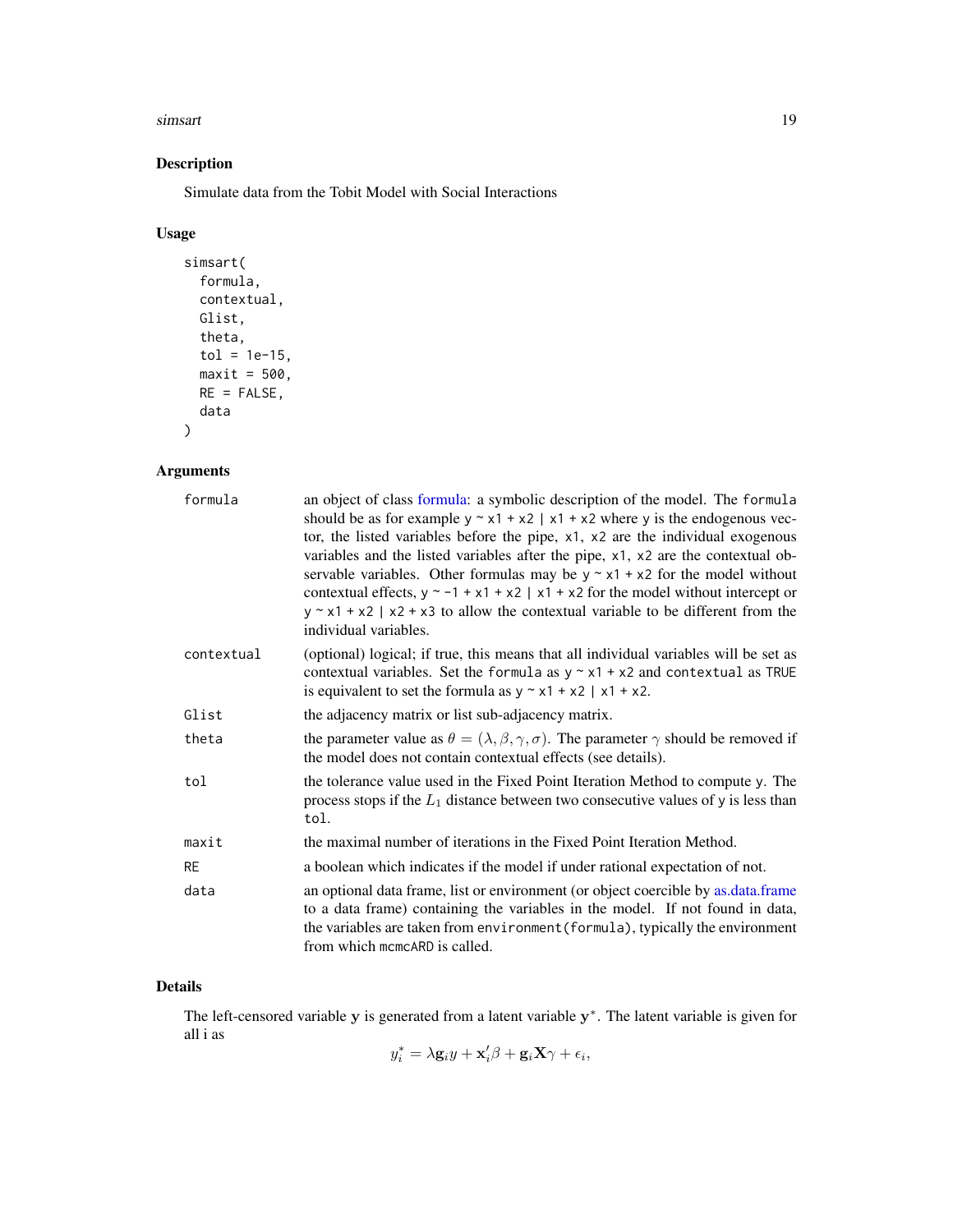#### 20 simsart

where  $\epsilon_i \sim N(0, \sigma^2)$ . The count variable  $y_i$  is then define that is  $y_i = 0$  if  $y_i^* \le 0$  and  $y_i = y_i^*$  otherwise.

## Value

A list consisting of:

| vst          | ys (see details), the latent variable.                                                |
|--------------|---------------------------------------------------------------------------------------|
| у            | the observed count data.                                                              |
| yb           | expectation of y under rational expectation.                                          |
| Gν           | the average of y among friends.                                                       |
| Gyb          | Average of expectation of y among frends under rational expectation.                  |
| marg.effects | the marginal effects.                                                                 |
| iteration    | number of iterations performed by sub-network in the Fixed Point Iteration<br>Method. |

#### See Also

[sart](#page-10-1), [simsar](#page-15-1), [simcdnet](#page-13-1).

#### Examples

```
# Groups' size
M <- 5 # Number of sub-groups
nvec <- round(runif(M, 100, 1000))
n <- sum(nvec)
# Parameters
lambda <-0.4beta <-c(2, -1.9, 0.8)gamma \leq -c(1.5, -1.2)sigma <-1.5theta <- c(lambda, beta, gamma, sigma)
# X
X \leftarrow \text{cbind}(rnorm(n, 1, 1), rexp(n, 0.4))# Network
Glist \leftarrow list()
for (m in 1:M) {
 nm <- nvec[m]
 Gm <- matrix(0, nm, nm)
  max_d <- 30
  for (i in 1:nm) {
   tmp <- sample((1:nm)[-i], sample(0:max_d, 1))
   Gm[i, tmp] < -1}
  rs \leftarrow rowSums(Gm); rs[rs == 0] \leftarrow 1Gm <- Gm/rs
```
<span id="page-19-0"></span>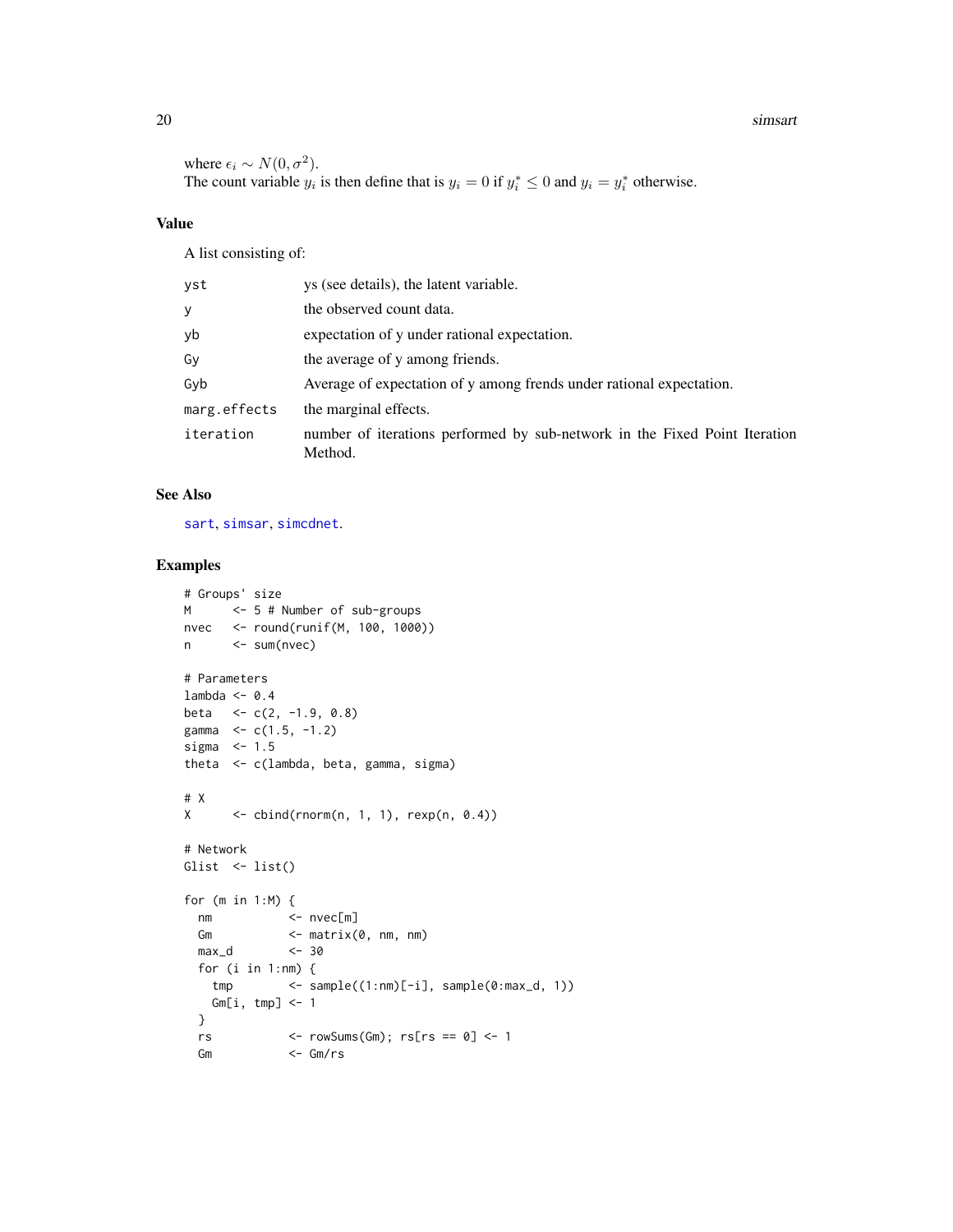```
Glist[[m]] <- Gm
}
# data
data \leq data.frame(x1 = X[,1], x2 = X[,2])
rm(list = ls()[!(ls() %in% c("Glist", "data", "theta"))])
ytmp \le simsart(formula = \sim x1 + x2 | x1 + x2, Glist = Glist,
                  theta = theta, data = data)
y <- ytmp$y
# plot histogram
hist(y)
```
<span id="page-20-1"></span>summary.cdnet *Summarize Count Data Model with Social Interactions*

#### Description

Summary and print methods for the class cdnet as returned by the function [cdnet.](#page-2-1)

#### Usage

```
## S3 method for class 'cdnet'
summary(object, Glist, data, S = 1000L, ...)
## S3 method for class 'summary.cdnet'
print(x, \ldots)## S3 method for class 'cdnet'
print(x, \ldots)## S3 method for class 'cdnets'
summary(object, ...)
## S3 method for class 'summary.cdnets'
print(x, \ldots)## S3 method for class 'cdnets'
print(x, \ldots)
```
#### Arguments

object an object of class cdnet, output of the function [cdnet](#page-2-1).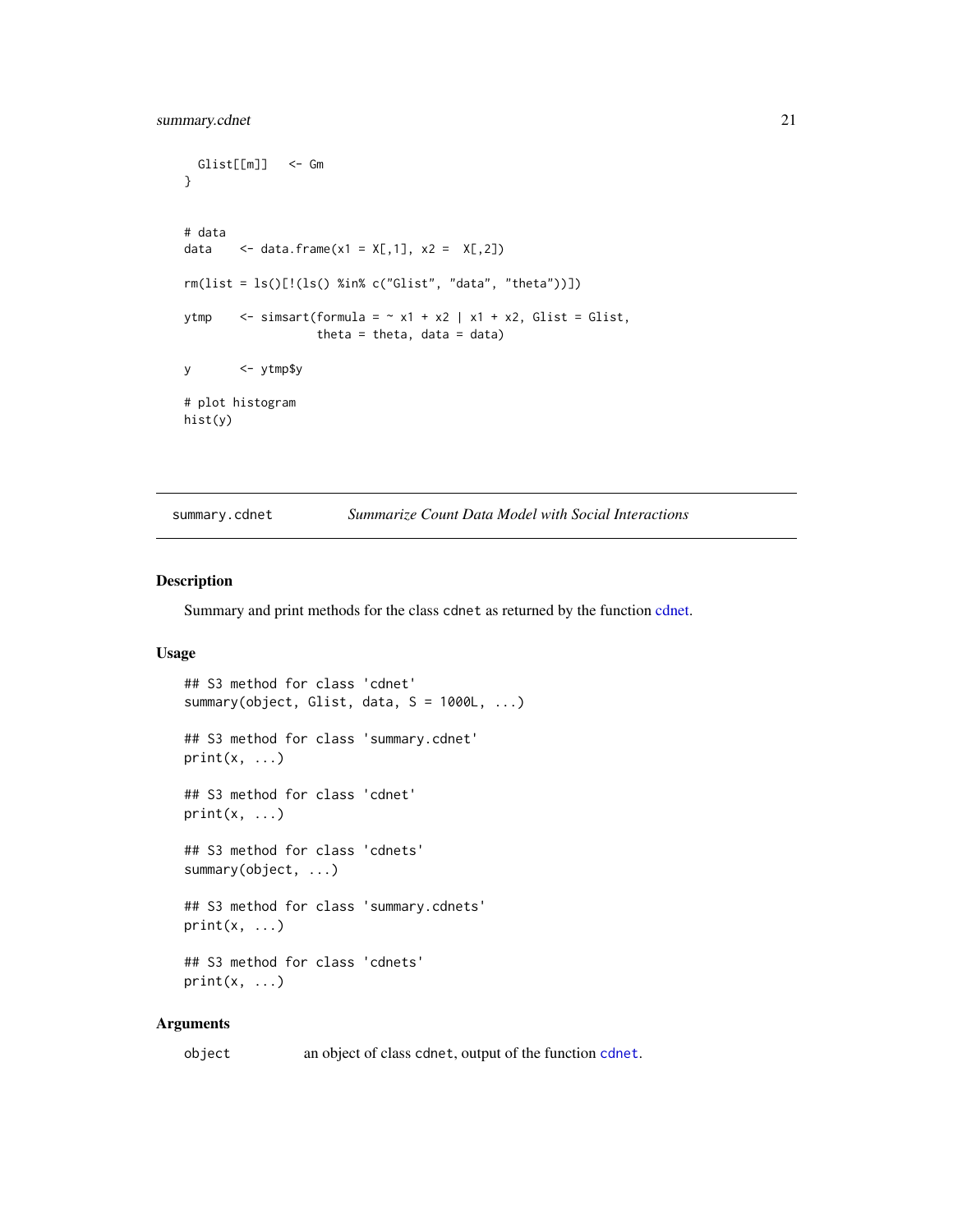<span id="page-21-0"></span>

| Glist        | adjacency matrix or list sub-adjacency matrix. This is not necessary if the co-<br>variance method was computed in cont.                                                                                                                                           |
|--------------|--------------------------------------------------------------------------------------------------------------------------------------------------------------------------------------------------------------------------------------------------------------------|
| data         | a data frame containing the explanatory variables. This is not necessary if the<br>covariance method was computed in cdnet.                                                                                                                                        |
| S            | number of simulation to be used to compute integral in the covariance by impor-<br>tant sampling.                                                                                                                                                                  |
| $\cdot$      | further arguments passed to or from other methods.                                                                                                                                                                                                                 |
| $\mathsf{x}$ | an object of class summary.cdnet, output of the function summary.cdnet, class<br>summary.cdnets, list of outputs of the function summary.cdnet (when the<br>model is estimated many times to control for the endogeneity) or class cdnet<br>of the function cdnet. |

#### Value

A list of the same objects in object.

<span id="page-21-1"></span>summary.sar *Summarize SAR Model*

# Description

Summary and print methods for the class sar as returned by the function [sar.](#page-8-1)

## Usage

```
## S3 method for class 'sar'
summary(object, ...)
## S3 method for class 'summary.sar'
print(x, \ldots)## S3 method for class 'sar'
print(x, \ldots)## S3 method for class 'sars'
summary(object, ...)
## S3 method for class 'summary.sars'
print(x, \ldots)## S3 method for class 'sars'
print(x, \ldots)
```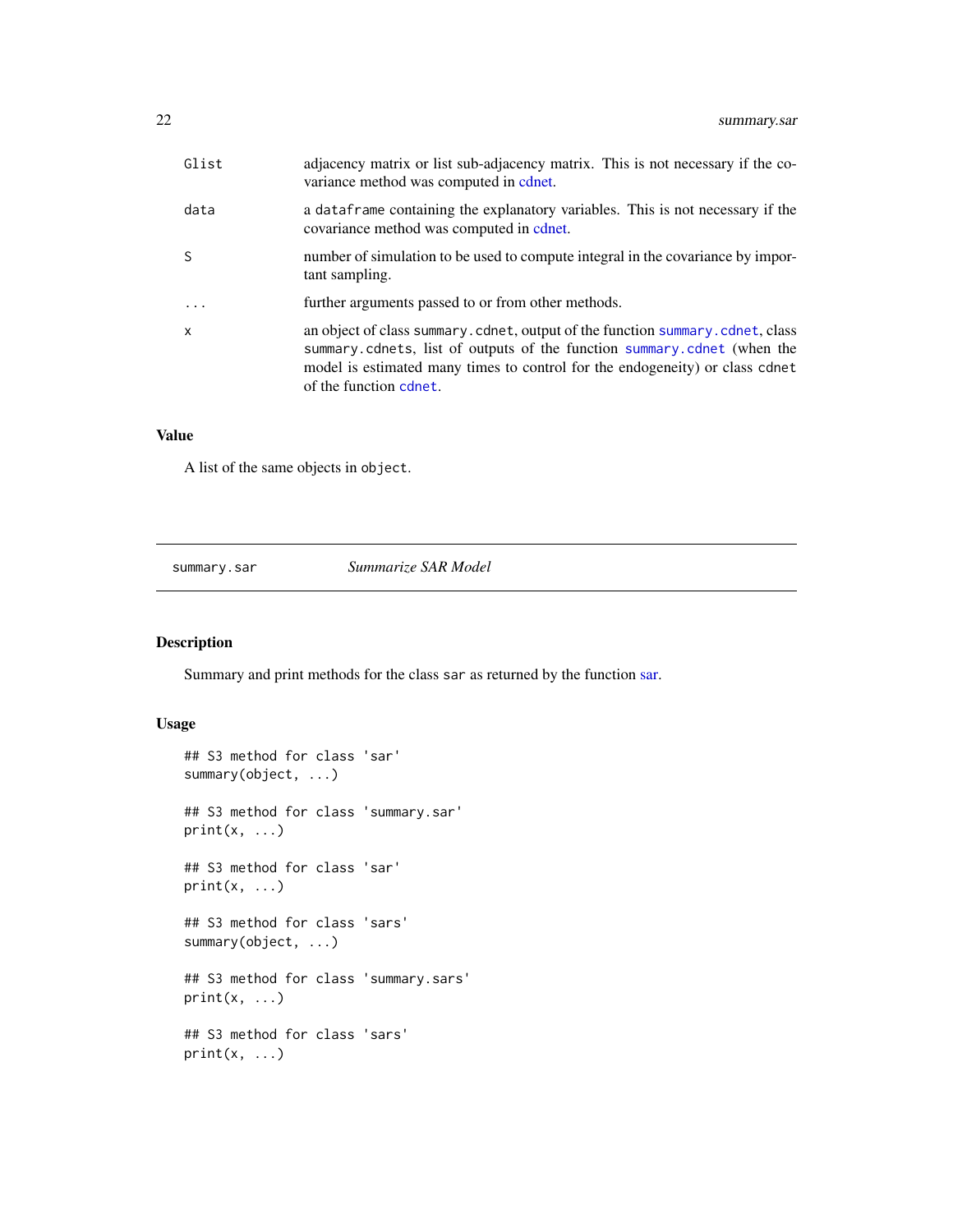## <span id="page-22-0"></span>summary.sart 23

#### Arguments

| object   | an object of class sar, output of the function sar.                         |
|----------|-----------------------------------------------------------------------------|
| $\cdots$ | further arguments passed to or from other methods.                          |
| x        | an object of class summary sar, output of the function summary sar or class |
|          | sar, output of the function sar.                                            |

## Value

A list of the same objects in object.

<span id="page-22-1"></span>

| summary.sart | Summarize sart Model |  |
|--------------|----------------------|--|
|              |                      |  |

## Description

Summary and print methods for the class sart as returned by the function [sart.](#page-10-1)

## Usage

```
## S3 method for class 'sart'
summary(object, Glist, data, ...)
## S3 method for class 'summary.sart'
print(x, \ldots)## S3 method for class 'sart'
print(x, \ldots)## S3 method for class 'sarts'
summary(object, ...)
## S3 method for class 'summary.sarts'
print(x, \ldots)## S3 method for class 'sarts'
print(x, \ldots)
```
#### Arguments

| object   | an object of class sart, output of the function sart.                                                                      |
|----------|----------------------------------------------------------------------------------------------------------------------------|
| Glist    | adjacency matrix or list sub-adjacency matrix. This is not necessary if the co-<br>variance method was computed in cdnet.  |
| data     | data frame containing the explanatory variables. This is not necessary if the co-<br>variance method was computed in cont. |
| $\cdots$ | further arguments passed to or from other methods.                                                                         |
| x        | an object of class summary.sart, output of the function summary.sart or class<br>sart, output of the function sart.        |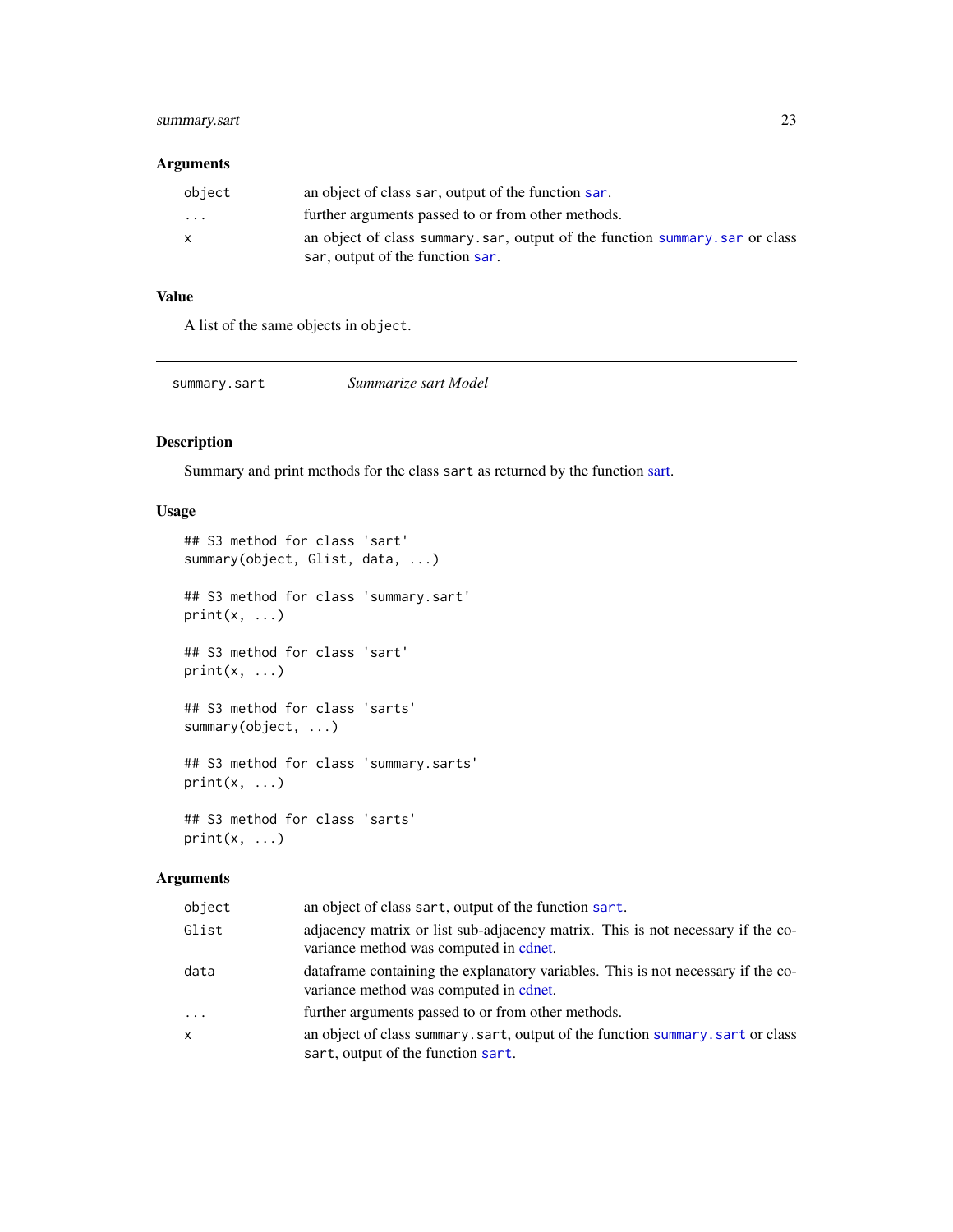## Value

A list of the same objects in object.